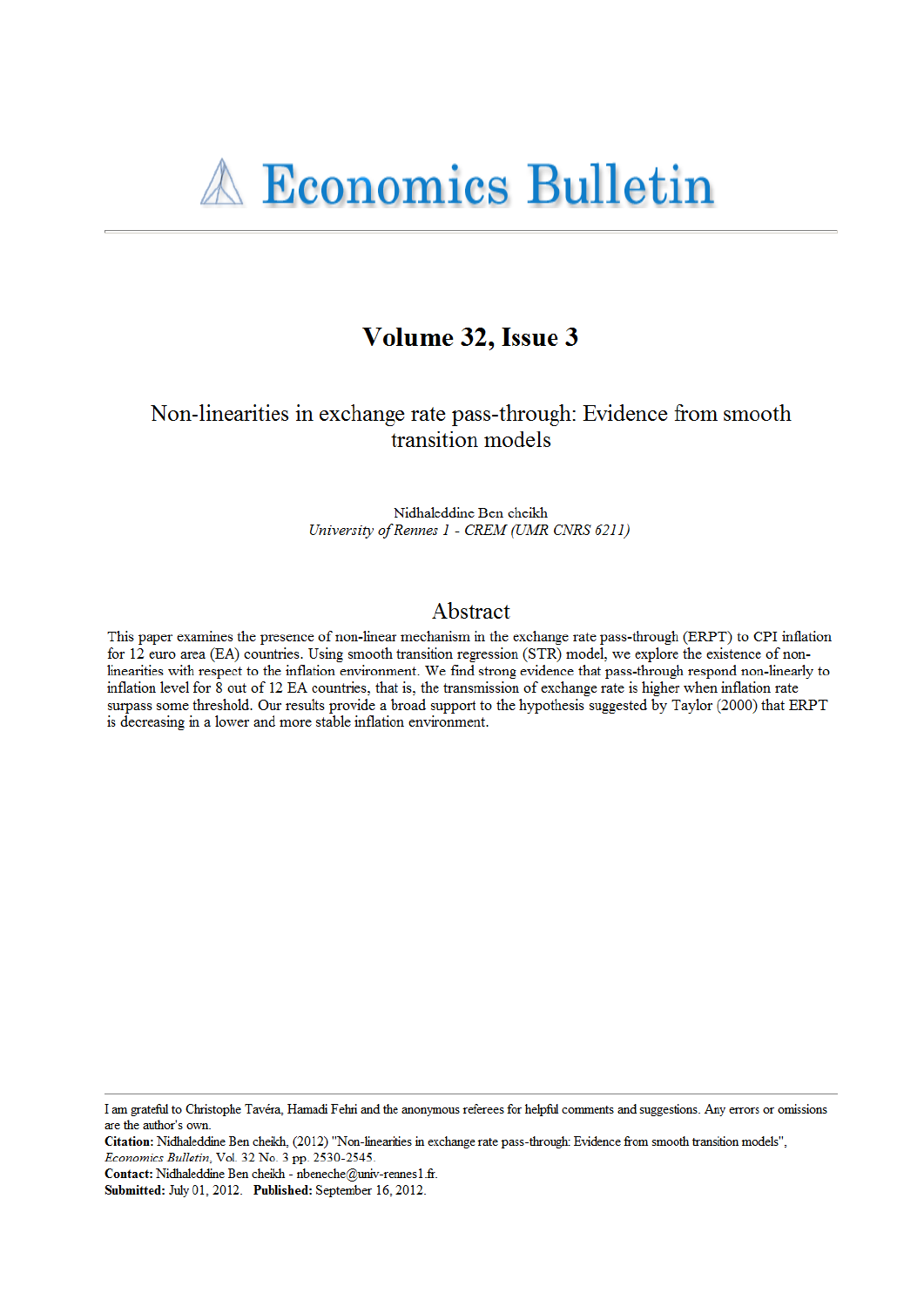#### 1 Introduction

The issue of non-linearities is one of the burgeoning topics in the literature of Exchange Rate Pass-Through  $(ERPT)^1$ . In spite of its policy relevance, studies dealing with the non-linearities in pass-through mechanisms are still relatively scarce. Mainly, the existing empirical literature on this area has put forth the role of exchange rate in generating non-linearities. In one hand, asymmetry is tested with respect to the direction of currency movements, i.e. whether ERPT respond asymmetrically to appreciations and depreciations episodes. In the other hand, what matters is the size of exchange rate changes, i.e. if ERPT would be higher for large exchange rate changes than for small ones. However, as pointed by Marazzi *et al.* (2005), previous studies provide mixed results with no clear support for the existence of important non-linearities. If the existing literature is not conclusive, there are two important caveats should be noted in this regard. First, ERPT is not depending exclusively on exchange rate changes, there are various factors, including macroeconomic variables, which might influence the pass-through mechanisms. Thus, other sources of non-linearities may exist. For instance, Goldfajn & Werlang (2000) report an asymmetric reaction of the ERPT over the business cycle. Second, a relevant econometric implement is required. Several empirical studies on asymmetries in ERPT experiment a standard linear model augmented with interactive dummy variables. These added interactive terms would account for appreciation or depreciation episodes as well as for some specific events such as unusual exchange rate developments<sup>2</sup>. Coughlin & Pollard (2004) use threshold dummy variables to distinguish between large and small exchange rate changes, in order to capture possible nonlinearities in ERPT. The authors choose an arbitrary threshold value for all US industries which is equal to 3%, while it is more appropriate to estimate the value from the data. An alternative methodology is to estimate a non-linear regime-switching model where a grid search is used to select the appropriate threshold. Amongst this class of models, two popular non-linear models can be mentioned. First, the so-called threshold regression model where the transition across regimes is abrupt<sup>3</sup>. Second, the smooth transition regression (STR) model with the transition between states is rather smooth.

In this study, we investigate for possible non-linear mechanisms in the ERPT using the family of smooth transition regression models as a tool. To the best of our knowledge, there are only two studies that using a smooth non-linear regression in the context of pass-through. Shintani *et al.* (2009) estimated the ERPT to US domestic prices with respect to inflation level. They find that the period of low ERPT would be associated with the low inflation environment. In a more complete study, Nogueira Jr. & Leon-Ledesma (2008) examine the possibility of non-linear pass-through for a set of inflation target countries. They found that asymmetric adjustment of prices to exchange rate changes can be related to several macroeconomic factors, including inflation rate, the size of exchange rate changes, macroeconomic instability and output growth<sup>4</sup>. Therefore, our paper aims at contributing to fill the gap in empirical evidence on the non-linearities in ERPT. We focus on "consumer-price pass-through", i.e. the sensitivity of consumer prices to exchange rate changes. We follow Shintani *et al.* (2009) by testing the presence of non-linearities with respect to the inflation environment proxied by the CPI inflation rate. The correlation between inflation regime and the degree of pass-through has put forth

<sup>&</sup>lt;sup>1</sup>The exchange rate pass-through is defined as the degree to which exchange rate changes are reflected in the domestic prices. This latter may involve different prices index, especially, import prices and consumer prices.

 ${}^{2}$ See Yang (2007).

<sup>&</sup>lt;sup>3</sup>The univariate case is known as the Threshold Autoregressive (TAR) Model.

<sup>4</sup>Herzberg *et al.* (2003) analyzed the ERPT into UK import prices using a STR model but did not find any evidence of non-linearity.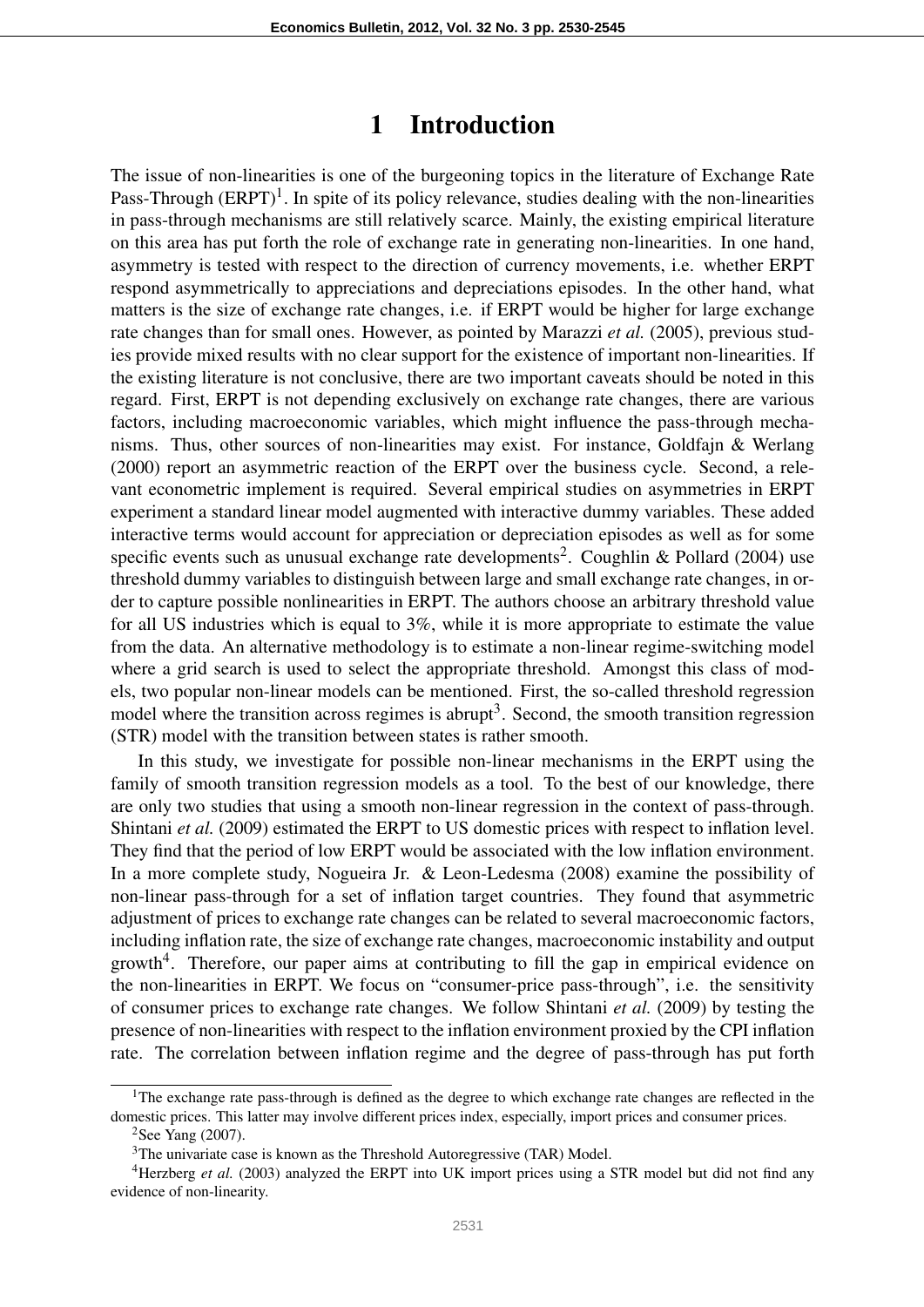by Taylor (2000). Known as Taylor's hypothesis, it argues that countries with low-inflation environment as a result of more credible monetary policies would experience a reduced degree of pass-through. Thus, in this paper, we raise the question of whether the inflation regime constituting a source of non-linearity in ERPT. Unlike Shintani *et al.* (2009), we are interested in the euro area (EA) case since the different macroeconomic development experienced by the monetary union members over time would generate a non-linear mechanism in ERPT. To our knowledge, there is no other study has applied a non-linear STR estimation approach in this context.

The rest of the paper is structured as follows. Section 2 discusses the analytical framework that underlies the non-linear mechanism of pass-through. In section 3, the empirical specification is presented. Section 4 gives the main empirical results and Section 6 concludes.

### 2 Analytical framework

Let us consider a foreign firm that exports its product  $i$  to an importing country. Under monopolistic competition, the first-order conditions for exporter profit maximization, with price set in importing country currency *P<sup>i</sup>* , yield the following expression:

$$
P_i = E \mu_i W_i^* \tag{1}
$$

Where E is the exchange rate measured in units of the domestic currency per unit of the foreign currency,  $\mu_i$  is the markup of price over marginal cost  $W_i^*$  of foreign producer. The markup is defined as  $\mu_i \equiv \eta_i/(1-\eta_i)$ , where  $\eta_i$  is the price elasticity of demand for the good *i* in the importing country. As in Bailliu & Fujii (2004),  $\mu_i$  is assumed to depend essentially on demand pressures in the destination market:  $\mu_i = \mu(Y)$ , with *Y* is the income (expenditures) level in the importing country.

The log-linear form of equation (1) gives the standard ERPT regression traditionally tested throughout the exchange rate pass-through literature (see Goldberg & Knetter  $(1997)$ )<sup>5</sup>:

$$
p_t = \alpha + \beta e_t + \psi y_t + \delta w_t^* + \varepsilon_t, \tag{2}
$$

From equation (2), the ERPT coefficient is given by coefficient  $\beta$  and is expected to be bounded between 0 and 1. If  $\beta = 1$ , exporter markup will not respond to fluctuations of the exchange rates, price is set in foreign country currency (*producer-currency pricing*, PCP) and then the pass-through is complete. If  $\beta = 0$ , the ERPT is zero, since foreign firm decide not to vary the prices in the destination country currency and absorb the fluctuations within the markup. This is a purely *local-currency pricing* (LCP).

In the other hand, pricing strategies of firms depend not solely on demand conditions in the market. One can think that foreign firm may adjust price after exchange rate movements with respect to some macroeconomic factors. For instance, a stable inflation environment in the destination country may lead exporters to set prices in the importer's currency by adopting LCP strategy. Firms can accommodate currency changes within markup, leading to lesser extent of pass-through. However, when the importer experience high rates of inflation, exporter would change their pricing decision by adopting PCP strategy. Accordingly, we can think that pricing

<sup>&</sup>lt;sup>5</sup>For simplicity, the good superscript  $i$  is dropped and time index  $t$  is added. Lower cases variables denote logarithms.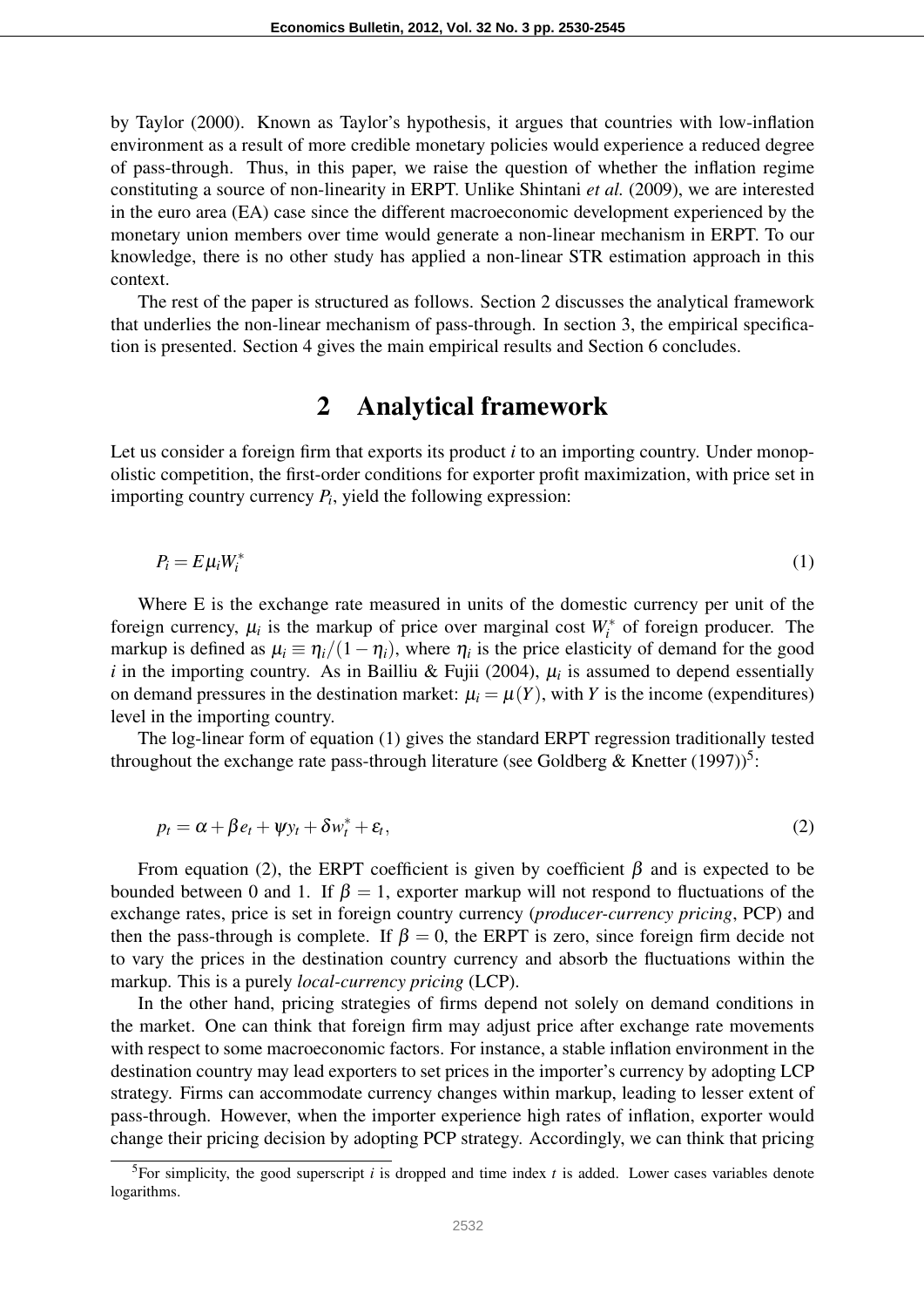strategy of foreign firms to depend on importer's macroeconomic environment in a non-linear framework. We consider  $\kappa(M)$  as a function including those macroeconomic determinants such as inflation level. This macroeconomic dependence is seen as a firms' strategic decision on how much to translate exchange rate changes given different macroeconomic scenarios in the importing country. Taking into account these factors, we can re-write foreign firm markup as follow:

$$
\mu_i = \mu(Y, E^{\kappa(M)}), \quad \kappa(M) \ge 0,
$$
\n(3)

According to equation (1) and (3), ERPT equation in logarithms becomes:

$$
p_t = \alpha + \beta e_t + \psi y_t + \kappa(M)e_t + \delta w_t^* + \varepsilon_t = \alpha + [\beta + \kappa(M)] e_t + \psi y_t + \delta w_t^* + \varepsilon_t,
$$
\n(4)

According to the function  $\kappa(M)$ , there is an indirect channel of pass-through which depends on the macroeconomic environment. Therefore, we assume that inflation environment, as an important "macro-determinant" of ERPT, affect firm's markup in a nonlinear way. We consequently consider that there is some threshold inflation level *M*<sup>∗</sup> which provides two extreme macroeconomic regimes, namely high and low inflation environment regimes. The transition from one regime to the other is assumed to be smooth.

$$
\kappa(M) = \begin{cases} 0 & \text{for } M \le M^* \\ \phi & \text{for } M \ge M^* \end{cases} \tag{5}
$$

According to (4) and (5), the degree of pass-through would be different and depends on whether the inflation level is above or below a threshold level. If the importing country has an inflation rate below some threshold ( $M \le M^*$ ), then ERPT would be equal to  $\beta$ . If the importing country is experiencing higher inflation level  $(M > M^*)$ , then ERPT becomes  $(\beta + \phi)$ . As mentioned in the literature, higher inflation environment would raise ERPT, however, with a stable inflation level pass-through would be lower. Thus, the advantage of equation (4) is to describe this changing behavior in pass-through in a non-linear fashion.

#### 3 Empirical approach

#### 3.1 Smooth transition regression models

To capture the non-linearity in the exchange rate transmission, we use a class of smooth transition regression (STR) models as a tool. A STR model is defined as follows:

$$
y_t = \beta' \mathbf{z}_t + \phi' \mathbf{z}_t G(s_t; \gamma, c) + u_t \tag{6}
$$

Where  $u_t \sim \text{iid}(0, \sigma^2)$ ,  $z_t = (w_t^{\prime})$  $t^{'}$ ,  $\mathbf{x}^{'}_l$  $t'_t$ )<sup>'</sup> is an  $((m+1) \times 1)$  vector of explanatory variables with  $\mathbf{w}'_t = (y_{t-1},...,y_{t-d})^T$  and  $\mathbf{x}'_t = (x_{1t},...,x_{kt})^T$ .  $\boldsymbol{\beta} = (\beta_0, \beta_1, ..., \beta_m)^T$  and  $\boldsymbol{\phi} = (\phi_0, \phi_1, ..., \phi_m)^T$ are the parameter vectors of the linear and the nonlinear part, respectively.  $G(s_t; \gamma, c)$  is the transition function bounded between 0 and 1, and depends upon the transition variable  $s_t$ , the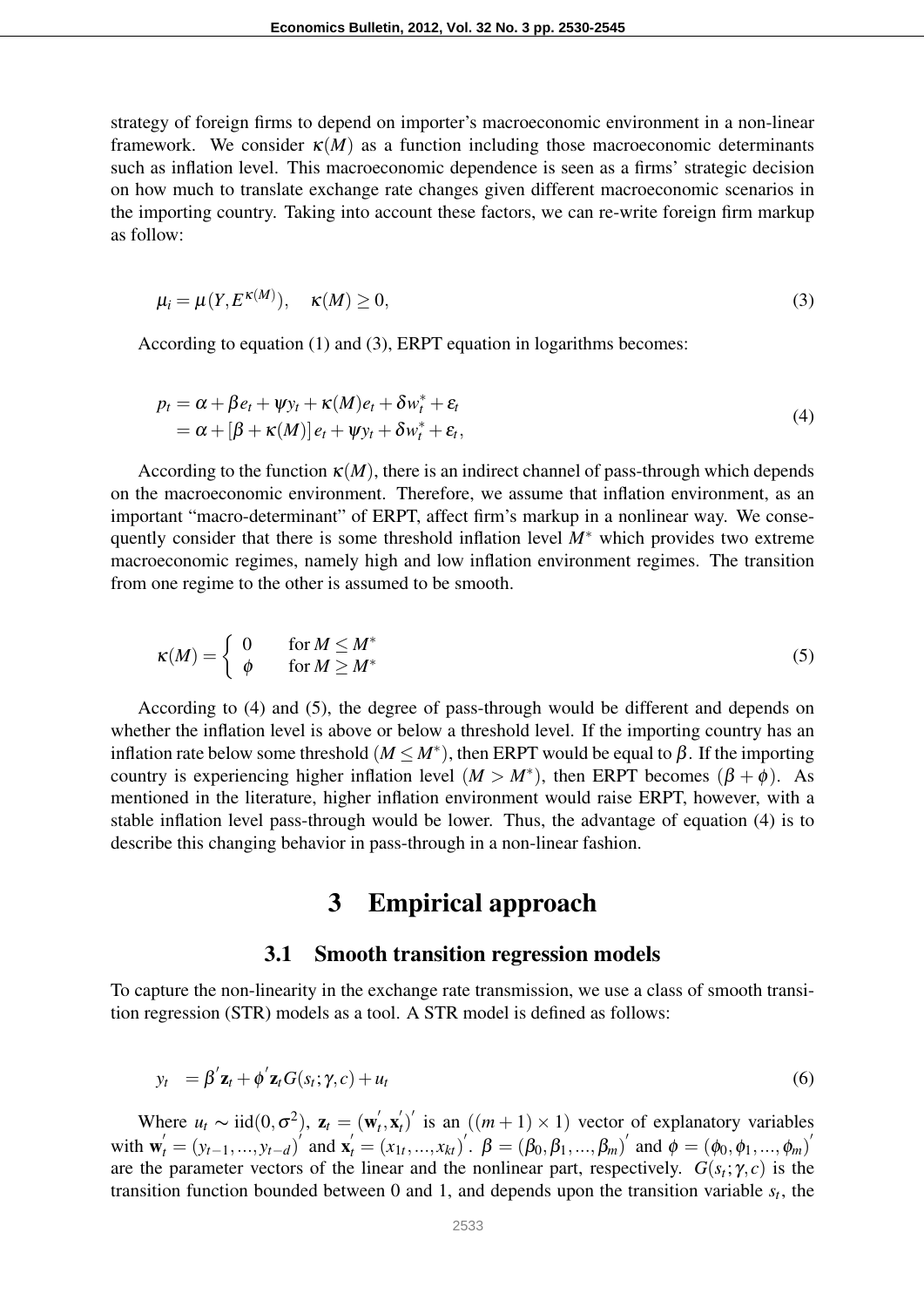slope parameter  $\gamma$  and the location parameter  $c^6$ . The transition variable  $s_t$  is an element of  $z_t$ , and then is assumed to be a lagged endogenous variable  $(s_t = y_{t-d})$  or an exogenous variable  $(s_t = x_{kt})$ .

A popular choice for the transition function is the logistic smooth transition regression (LSTR) that is given by<sup>7</sup>:

$$
G(s_t; \gamma, c) = [1 + \exp\{-\gamma(s_t - c)\}]^{-1}
$$
\n(7)

Where the parameter *c* can be interpreted as the threshold between two extremes regimes  $(G(s_t; \gamma, c) = 0$  and  $G(s_t; \gamma, c) = 1)$ . The non-linear coefficients would take different values depending on whether the transition variable is below or above the threshold. So, the parameters  $[\beta + \phi G(s_t; \gamma, c)]$  changes monotonically as a function of  $s_t$  from  $\phi$  to  $(\beta + \phi)$ . In this sense, as  $(s_t - c) \to -\infty$ ,  $G(s_t; \gamma, c) \to 0$  and coefficients correspond to  $\beta$ ; if  $(s_t - c) \to +\infty$ , then  $G(s_t; \gamma, c) \to 1$  and coefficients become  $(\beta + \phi)$ ; and if  $s_t = c$ ,  $G(s_t; \gamma, c) = 1/2$  and coefficients will be  $(\beta + \phi/2)^8$ .

The modelling strategy of STR models is consisting of three stages: specification, estimation, and evaluation. The first stage consists in testing for non-linearity and choosing the appropriate  $s_t$  and the most suitable form of the transition function, i.e. logistic or exponential specification<sup>9</sup>. In the second stage, the parameters of the STR model are estimated by nonlinear least squares (NLS) estimation technique which provides estimators that are consistent and asymptotically normal. As discussed in van Dijk *et al.* (2002), under the assumption that the errors are normally distributed, NLS is equivalent to maximum likelihood. Otherwise, the NLS estimates can be interpreted as quasi maximum likelihood estimates. Finding good starting values is crucial in this procedure. Thus, STR literature suggests to construct a grid search for estimating  $\gamma$  and *c*. The values for the grid search for  $\gamma$  were set between 0 and 100 for increments of 1, whereas *c* was estimated for all the ranked values of the transition variable  $s_t$ . For each value of  $\gamma$  and  $c$  the residual sum of squares is computed. The values that correspond to the minimum of that sum are taken as starting values into the NLS procedure. This procedure increases the precision of the estimates and ensures faster convergence of the NLS algorithm<sup>10</sup>. In the final stage, evaluation stage, the quality of the estimated STR model should be checked against misspecification as in the case of linear models. Several misspecification tests are used in the STR literature, such as LM test of no error autocorrelation, LM-type test of no ARCH and Jarque-Bera normality test. Eitrheim & Terasvirta (1996) suggested two additional LM-type misspecification tests: an LM test of no remaining nonlinearity and LM-type test of parameter constancy.

<sup>&</sup>lt;sup>6</sup>The parameter  $\gamma$  is also called the speed of transition which determines the smoothness of the switching from one regime to the other.

 $<sup>7</sup>$ An alternative specification to the transition function is the exponential smooth transition (ESTR).</sup>

<sup>&</sup>lt;sup>8</sup>It should be noted that LSTR model would follow the same pattern as the threshold model described in the theoretical model (equation (5)) but assuming a smooth adjustment across regimes.

<sup>9</sup>More details for linearity tests in Appendix A.

<sup>&</sup>lt;sup>10</sup>It should also be noted that when constructing the grid,  $\gamma$  is not a scale-free. The transition parameter  $\gamma$  is therefore standardized by dividing it by the sample standard deviation of the transition variable *s<sup>t</sup>* .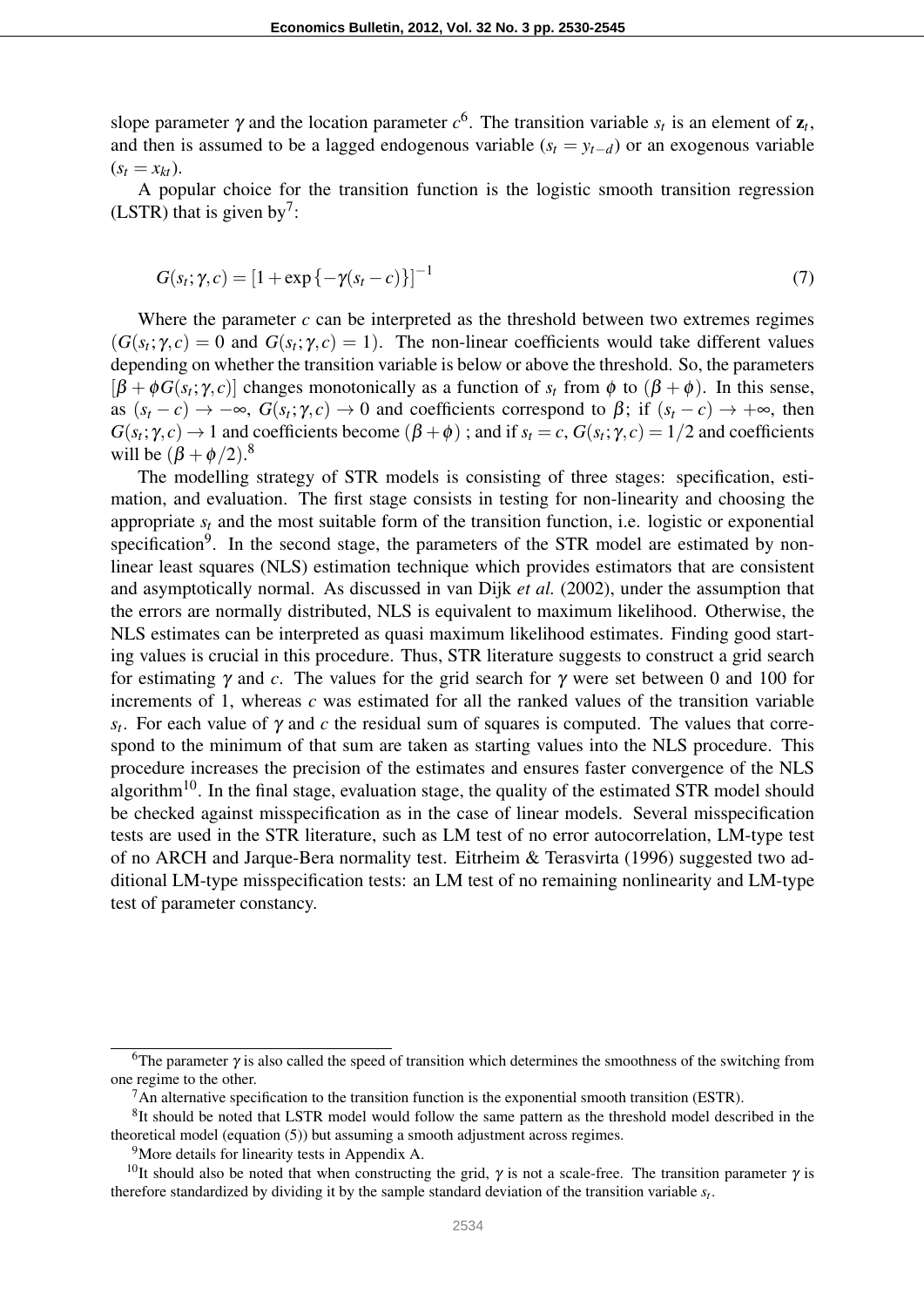#### 3.2 Model specification and data

In our empirical analysis, we define a *STR pass-through* equation which is derived from the theoretical model (4). It consists of an extension of Bailliu & Fujii (2004) pass-through model to the non-linear case. Then, the equation to estimate has the following form:

$$
\pi_t = \alpha + \sum_{j=1}^N \lambda_j \pi_{t-j} + \sum_{j=0}^N \psi_j \Delta y_{t-j} + \sum_{j=0}^N \delta_j \Delta w_{t-j}^*
$$
\n
$$
+ \sum_{j=0}^N \beta_j \Delta e_{t-j} + \left( \sum_{j=0}^N \phi_j \Delta e_{t-j} \right) G(s_t; \gamma, c) + \varepsilon_t,
$$
\n(8)

Where  $\pi_t$  is the CPI inflation rate,  $\Delta w_t^*$  is the changes in foreign producer cost,  $\Delta y_t$  is the output growth and  $\Delta e_t$  is the rate of depreciation of the nominal effective exchange rate.  $G(s_t; \gamma, c)$ is the logistic transition function driving the non-linear dynamic. We consider the lagged inflation rate as transition variable  $s_t = \pi_{t-j}$ . In our analysis, we focus on the long-run pass-through (LR ERPT) which is given by the following long-run time-varying coefficients:

LR ERPT = 
$$
\left(\sum_{j=0}^{N} \beta_j + \sum_{j=0}^{N} \phi_j G(s_t; \gamma, c)\right) / \left(1 - \sum_{j=1}^{N} \lambda_j\right)
$$
 (9)

Long-run ERPT coefficient would take different values depending on whether the transition variable is below or above the threshold. If  $(s_t - c) \rightarrow -\infty$ , pass-through elasticities are equal to: LR ERPT= $\sum_{j=1}^{N}$ *j*=0 β*j*/(1 − ∑ *N*  $\sum_{j=1}^{N} \lambda_j$ ). If  $(s_t - c) \rightarrow +\infty$ , pass-through coefficients become: LR ERPT $=(\sum_{j=1}^{N}P_{ij})^T$  $\beta_{j=0}^N \beta_j + \sum_{j=0}^N$ *j*=0 φ*j*)/(1−∑ *N*  $_{j=1}^{N}$   $\lambda_{j}$ ).

The STR pass-through equation (8) is estimated for 12 EA countries (Austria, Belgium, Germany, Spain, Finland, France, Greece, Ireland, Italy, Luxembourg, Netherlands and Portugal), using quarterly data spanning the period 1975:1 to 2010:4. All the data we use are taken from the OECD's *Economic Outlook* database, except for exchange rate series which are obtained from *International Financial Statistics* (IFS) of the International Monetary Fund (IMF). Inflation rates series represents the quarterly change in consumer prices index (CPI). Output growth is constructed using the rate of growth of the real GDP. The nominal exchange rate is defined as domestic currency units per unit of foreign currencies, which implies that an increase represents a depreciation for home country. Finally, to capture changes in foreign costs, we follow Bailliu & Fujii (2004) by constructing an exporter partners' cost proxy. In logarithms, this latter is measured as follow:  $w_t^* \equiv q_t + u c_t - e_t$ , where  $q_t$  is the unit labor cost (ULC) based real effective exchange rate,  $ulc_t$  is the ULC in domestic country and  $e_t$  the nominal effective exchange rate<sup>11</sup>. To determine the lag length of the variables, we follow van Dijk *et al.* (2002) by adopting a general-to-specific approach to select the final specification. We start with a model with maximum lag length of  $N = 4$ , and then dropping sequentially the lagged variables for which the *t*-statistic of the corresponding parameter is less than 1.0 in absolute value.

<sup>&</sup>lt;sup>11</sup>We have checked the possibility of cointegrating relationship among our variables in ERPT equation (4). Individual series in level are non-stationary but do not appear to be cointegrated according to Engle-Granger tests. As a result, log differences of the variables are used in the estimation the STR pass-through equation as shown in equation (8). Augmented Dickey Fuller (ADF) tests suggest that variables in differences are appropriately described as stationary series.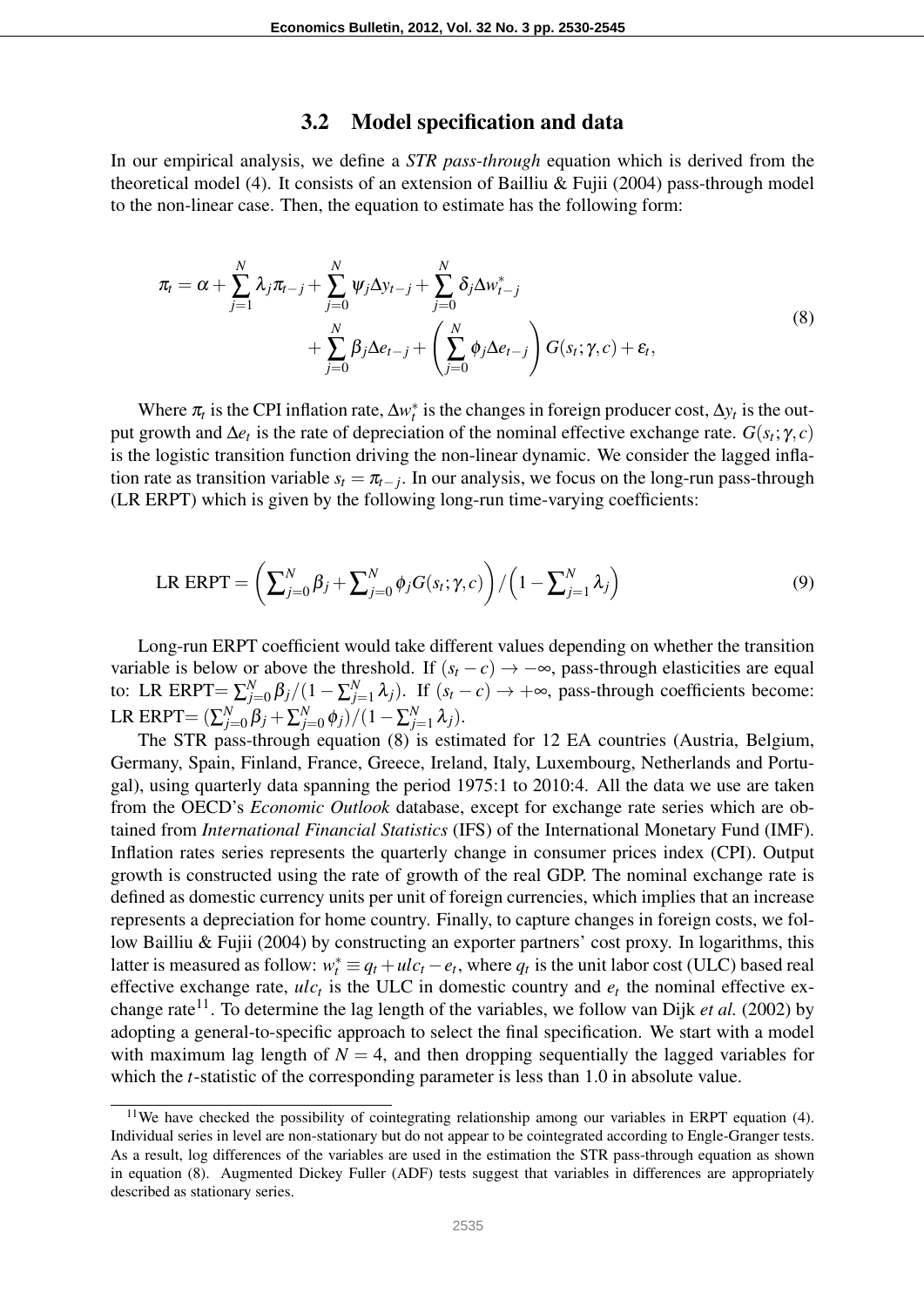#### 4 Main Empirical Results

In this section we investigate whether the ERPT responds non-linearly to the inflation level in 12 EA countries. Taylor (2000) has put forward the hypothesis that the responsiveness of prices to exchange rate fluctuations depends positively on inflation. A high inflation environment tend to increase the extent of pass-through. Consequently, we aim to explore the possible regimedependence of ERPT to inflation environment in a non-linear fashion. We consider the lagged inflation rate as the driving factor of the non-linearity, that is,  $s_t = \pi_{t-j}$ . The linearity tests are conducted for each lagged inflation rate  $\pi_{t-j}$  with  $j = 1, 2, 3, 4$ . The choice of the adequate lagged inflation rate as a transition variable by means of linearity tests is reported in Table 2 in Appendix A. Accordingly, LSTR model is found to be the best specification to capture this kind of behavior for most of EA countries<sup>12</sup>. This is consistent with theoretical priors that passthrough mechanisms may be different whether inflation rate is above or below a given threshold. The NLS estimates of our LSTR models are summarized in Table 1. We report long-run passthrough coefficient for the two extremes regimes ( $G(s_t; \gamma, c) = 0$  and  $G(s_t; \gamma, c) = 1$ ) as defined in equation (9)13. We compute sum of squared residuals ratio (*SSRratio*) between LSTR model and the linear specification which suggests a better fit for the non-linear model. We also check the quality of the estimated LSTR models by conducting several misspecification tests. In most of cases, the selected LSTR models pass the main diagnostic tests, i.e. no error autocorrelation, no conditional heteroscedasticity, parameters constancy and non remaining nonlinearity.

ERPT results in Table 1 show significant threshold inflation rate levels for most of the EA countries. Thresholds do not differ considerably across countries. Values are ranging from 1% to 3% with exception of Portugal showing *c* = 8%. Regarding speed of transition γ, our results indicate relatively moderate values which is a proof of smooth transition between the two inflation regimes $14$ . Concerning the long-run ERPT, our results suggest a significant regimedependence of the pass-through mechanism. There are 8 out of 12 EA countries showing a positive link between pass-through and inflation environment. That is, when inflation increases above the threshold, exchange rate transmission becomes higher. For instance, long-run ERPT in Italy is equal to 0.18% when CPI inflation is below 3%, but beyond this threshold level, ERPT becomes roughly complete by reaching 0.90%. Broadly speaking, our results are in line with Taylor's hypothesis, i.e. the responsiveness of prices to exchange rate fluctuations depends positively on inflation environment. The intuition behind this phenomenon may be due to the foreign firms' behavior. The latter are more willing to set their prices in the currency of importing countries where inflation environment is stable (LCP strategy). In such case ERPT would be lower. However, when exporters perceive a higher inflation level, they may shift away from local-currency pricing by passing exchange rate changes through the prices in importer's currency. This behavior would entail a higher degree of pass-through. From empirical point of view, our findings corroborate the scarce ERPT literature using STR models. As mentioned above, Nogueira Jr. & Leon-Ledesma (2008) has employed LSTR model to capture non-linearities in pass-through with respect to inflation rate. They conclude that the adoption of inflation target has entailed a lower pass-through for 4 countries in their sample, namely Canada, Mexico, South Africa, and United Kingdom. Similarly, Shintani *et al.* (2009) found that the period of low ERPT is likely to be associated with the low inflation environment in United States.

<sup>&</sup>lt;sup>12</sup>We give preference for LSTR models with the highest  $R^2$  and the lowest AIC criteria.

<sup>&</sup>lt;sup>13</sup>Full results from all STR models are presented in the Table (3) in Appendix B.

<sup>&</sup>lt;sup>14</sup> According to van Dijk *et al.* (2002) estimates of  $\gamma$  may appear to be insignificant. This should not be interpreted as evidence of weak nonlinearity.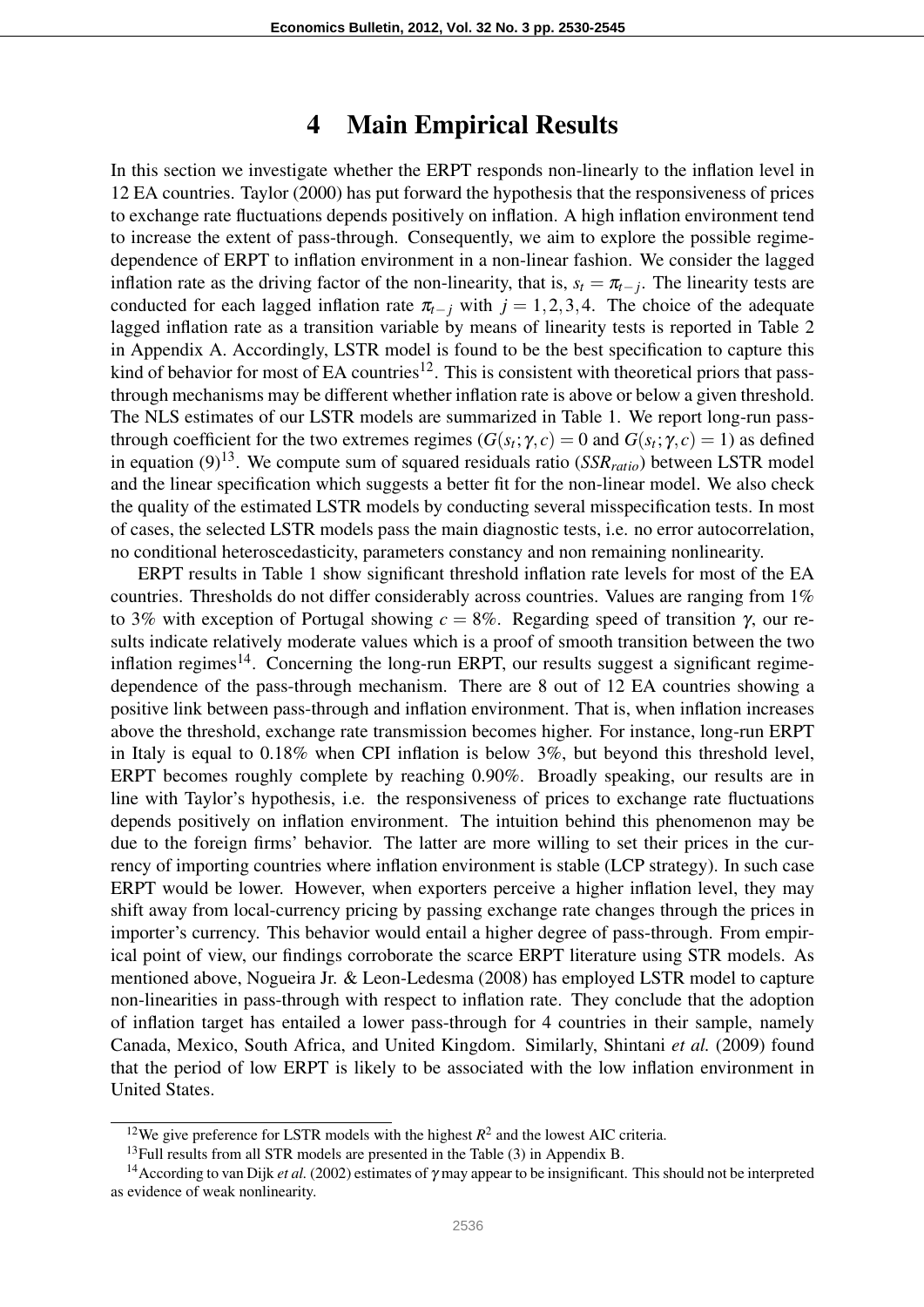| $\frac{1}{2}$ $\frac{1}{2}$ |
|-----------------------------|
| $\zeta$                     |
|                             |
|                             |
|                             |
|                             |
|                             |
|                             |
| f<br>Ec                     |
|                             |
|                             |
|                             |
|                             |
|                             |
|                             |
|                             |
|                             |
|                             |
|                             |
| $\frac{1}{2}$               |
|                             |
|                             |
|                             |
|                             |
|                             |
|                             |
|                             |
|                             |
|                             |
| $\overline{\phantom{a}}$    |
|                             |

|                                                                                                                                                                                                                                                                                                                                                                                                                                                                                                                                                                                                                                                                                                                                                                              | Austria    | Belgium                                   | Germany                                                                   | Spain                                                                                                                                                                                                                                                                                               | Finland                                                                                                                        | France                                                                                                   | Greece                                                                                                                                                                                                                                                                                              | Ireland                                                                                                                                                                                                                                                                                             | Italy                                                                                           | Luxembourg                                                         | Netherlands                                                                                                                           | Portugal                                                                                                                                                                                                                                                                                            |
|------------------------------------------------------------------------------------------------------------------------------------------------------------------------------------------------------------------------------------------------------------------------------------------------------------------------------------------------------------------------------------------------------------------------------------------------------------------------------------------------------------------------------------------------------------------------------------------------------------------------------------------------------------------------------------------------------------------------------------------------------------------------------|------------|-------------------------------------------|---------------------------------------------------------------------------|-----------------------------------------------------------------------------------------------------------------------------------------------------------------------------------------------------------------------------------------------------------------------------------------------------|--------------------------------------------------------------------------------------------------------------------------------|----------------------------------------------------------------------------------------------------------|-----------------------------------------------------------------------------------------------------------------------------------------------------------------------------------------------------------------------------------------------------------------------------------------------------|-----------------------------------------------------------------------------------------------------------------------------------------------------------------------------------------------------------------------------------------------------------------------------------------------------|-------------------------------------------------------------------------------------------------|--------------------------------------------------------------------|---------------------------------------------------------------------------------------------------------------------------------------|-----------------------------------------------------------------------------------------------------------------------------------------------------------------------------------------------------------------------------------------------------------------------------------------------------|
| Transition variable $(si$                                                                                                                                                                                                                                                                                                                                                                                                                                                                                                                                                                                                                                                                                                                                                    | $\pi_{-4}$ | $\pi_{-1}$                                | $\frac{\pi_{t-3}}{2}$                                                     |                                                                                                                                                                                                                                                                                                     |                                                                                                                                | $\frac{\pi-2}{2}$                                                                                        |                                                                                                                                                                                                                                                                                                     |                                                                                                                                                                                                                                                                                                     |                                                                                                 |                                                                    |                                                                                                                                       |                                                                                                                                                                                                                                                                                                     |
| Threshold $(c)$                                                                                                                                                                                                                                                                                                                                                                                                                                                                                                                                                                                                                                                                                                                                                              | 0,033      |                                           |                                                                           |                                                                                                                                                                                                                                                                                                     |                                                                                                                                |                                                                                                          |                                                                                                                                                                                                                                                                                                     |                                                                                                                                                                                                                                                                                                     |                                                                                                 |                                                                    |                                                                                                                                       |                                                                                                                                                                                                                                                                                                     |
|                                                                                                                                                                                                                                                                                                                                                                                                                                                                                                                                                                                                                                                                                                                                                                              | (0,000)    | (0.000)                                   | 0,013<br>0,000)<br>9,390<br>0,208)                                        |                                                                                                                                                                                                                                                                                                     |                                                                                                                                |                                                                                                          |                                                                                                                                                                                                                                                                                                     |                                                                                                                                                                                                                                                                                                     |                                                                                                 |                                                                    | $\frac{\pi_{-3}}{0,008}$<br>0,000)<br>9,351<br>9,333)                                                                                 |                                                                                                                                                                                                                                                                                                     |
| Speed of transition $(\gamma)$                                                                                                                                                                                                                                                                                                                                                                                                                                                                                                                                                                                                                                                                                                                                               | 22,013     | 17,566                                    |                                                                           |                                                                                                                                                                                                                                                                                                     |                                                                                                                                |                                                                                                          |                                                                                                                                                                                                                                                                                                     |                                                                                                                                                                                                                                                                                                     |                                                                                                 |                                                                    |                                                                                                                                       |                                                                                                                                                                                                                                                                                                     |
|                                                                                                                                                                                                                                                                                                                                                                                                                                                                                                                                                                                                                                                                                                                                                                              | (0,547)    | (0,312)                                   |                                                                           | $\frac{\pi_{1-4}}{0.022}$<br>0.000)<br>0.702<br>0.437)                                                                                                                                                                                                                                              | $\frac{\pi_{t-3}}{0,027}$<br>$(0,000)$<br>$(13,291)$<br>$(0,531)$                                                              | (1900)<br>(000)<br>(000)<br>(100)<br>110'0                                                               | $\frac{\pi_{t-3}}{0.022}$<br>$0.024$<br>$0.024$<br>$0.023$<br>$0.120$                                                                                                                                                                                                                               | $\begin{array}{c}\n\pi_{t-4} \\ \hline\n0.034 \\ 0.0000 \\ 8.456 \\ 0.003\n\end{array}$                                                                                                                                                                                                             | $\frac{\pi_{-2}}{0.031}$<br>0.000)<br>0.000)<br>0.021                                           | $\frac{\pi_{1-4}}{0.015}$<br>0.000)<br>0.000)<br>0.056)            |                                                                                                                                       | $\frac{\pi_{-1}}{0.088}$<br>0.0000<br>0.0000<br>4.0053)                                                                                                                                                                                                                                             |
| Linear part : $G = 0$                                                                                                                                                                                                                                                                                                                                                                                                                                                                                                                                                                                                                                                                                                                                                        |            |                                           |                                                                           |                                                                                                                                                                                                                                                                                                     |                                                                                                                                |                                                                                                          |                                                                                                                                                                                                                                                                                                     |                                                                                                                                                                                                                                                                                                     |                                                                                                 |                                                                    |                                                                                                                                       |                                                                                                                                                                                                                                                                                                     |
| LR ERPT                                                                                                                                                                                                                                                                                                                                                                                                                                                                                                                                                                                                                                                                                                                                                                      | 0,154      | 0,140                                     |                                                                           |                                                                                                                                                                                                                                                                                                     |                                                                                                                                |                                                                                                          |                                                                                                                                                                                                                                                                                                     |                                                                                                                                                                                                                                                                                                     |                                                                                                 |                                                                    |                                                                                                                                       |                                                                                                                                                                                                                                                                                                     |
|                                                                                                                                                                                                                                                                                                                                                                                                                                                                                                                                                                                                                                                                                                                                                                              | (0, 112)   | (0,000)                                   | $\begin{array}{c} 0.115 \\ 0.019 \end{array}$                             | $0,438$<br>$(0,246)$                                                                                                                                                                                                                                                                                | $0,415$<br>$(0,002)$                                                                                                           | $\begin{array}{c} 0.086 \\ 0.108 \end{array}$                                                            | $0,168$<br>$(0,478)$                                                                                                                                                                                                                                                                                | $0,440$<br>$(0,036)$                                                                                                                                                                                                                                                                                | $(0,183)$<br>$(0,049)$                                                                          | $0,436$<br>$0,112$                                                 | $\begin{array}{c} 0.131 \\ 0.030 \end{array}$                                                                                         | $0,059$<br>$(0,605)$                                                                                                                                                                                                                                                                                |
| Non-linear part: $G =$                                                                                                                                                                                                                                                                                                                                                                                                                                                                                                                                                                                                                                                                                                                                                       |            |                                           |                                                                           |                                                                                                                                                                                                                                                                                                     |                                                                                                                                |                                                                                                          |                                                                                                                                                                                                                                                                                                     |                                                                                                                                                                                                                                                                                                     |                                                                                                 |                                                                    |                                                                                                                                       |                                                                                                                                                                                                                                                                                                     |
| LR ERPT                                                                                                                                                                                                                                                                                                                                                                                                                                                                                                                                                                                                                                                                                                                                                                      | 0,328      |                                           |                                                                           |                                                                                                                                                                                                                                                                                                     |                                                                                                                                |                                                                                                          |                                                                                                                                                                                                                                                                                                     |                                                                                                                                                                                                                                                                                                     |                                                                                                 |                                                                    |                                                                                                                                       |                                                                                                                                                                                                                                                                                                     |
|                                                                                                                                                                                                                                                                                                                                                                                                                                                                                                                                                                                                                                                                                                                                                                              | (0,027)    | $\frac{0.155}{0.000}$                     | $\frac{0.251}{0.192}$                                                     | $\begin{array}{l} 0.608 \\ 0.205 \\ 0.208 \\ 0.639 \\ 0.639 \\ 0.639 \\ 0.639 \\ 0.639 \\ 0.639 \\ 0.639 \\ 0.639 \\ 0.637 \\ 0.637 \\ 0.637 \\ 0.637 \\ 0.637 \\ 0.637 \\ 0.637 \\ 0.637 \\ 0.637 \\ 0.637 \\ 0.637 \\ 0.637 \\ 0.637 \\ 0.637 \\ 0.637 \\ 0.637 \\ 0.637 \\ 0.637 \\ 0.637 \\ 0.$ | $\begin{array}{l} 0,781 \\ 0,249 \\ 0,818 \\ 0,002 \\ 0,003 \\ 0,000 \\ 0,001 \\ 0,001 \\ 0,147 \\ 0,337 \\ 0,337 \end{array}$ | 0,183<br>$(0,034)$<br>$(0,0515)$<br>0,000<br>0,000<br>0,000<br>0,000<br>0,000<br>0,000<br>0,000<br>0,000 | $\begin{array}{l} 0.568 \\ 0.103 \\ 0.873 \\ 0.010 \\ 0.337 \\ 0.000 \\ 0.031 \\ 0.165 \\ 0.165 \\ 0.031 \\ 0.031 \\ 0.039 \\ 0.039 \\ 0.039 \\ 0.039 \\ 0.039 \\ 0.039 \\ 0.039 \\ 0.039 \\ 0.039 \\ 0.039 \\ 0.039 \\ 0.039 \\ 0.039 \\ 0.039 \\ 0.039 \\ 0.039 \\ 0.039 \\ 0.039 \\ 0.039 \\ 0.$ | $\begin{array}{l} 2,377 \\ 2,904 \\ 0,803 \\ 0,006 \\ 0,006 \\ 0,000 \\ 0,000 \\ 0,000 \\ 0,000 \\ 0,000 \\ 0,000 \\ 0,000 \\ 0,000 \\ 0,000 \\ 0,000 \\ 0,000 \\ 0,000 \\ 0,000 \\ 0,000 \\ 0,000 \\ 0,000 \\ 0,000 \\ 0,000 \\ 0,000 \\ 0,000 \\ 0,000 \\ 0,000 \\ 0,000 \\ 0,000 \\ 0,000 \\ 0,$ | $0,904$<br>$0,905$<br>$0,902$<br>$0,900$<br>$0,900$<br>$0,900$<br>$0,000$<br>$0,000$<br>$0,622$ | 1,049<br>0,138)<br>0,004<br>0,000 0 0,577<br>0,04<br>0,04<br>0,578 | $\begin{array}{c} 0,179 \\ 0,018 \end{array}$                                                                                         | $\begin{array}{l} 0.492 \\ 0.076 \\ 0.082 \\ 0.083 \\ 0.000 \\ 0.000 \\ 0.000 \\ 0.000 \\ 0.000 \\ 0.000 \\ 0.000 \\ 0.000 \\ 0.000 \\ 0.000 \\ 0.000 \\ 0.000 \\ 0.000 \\ 0.000 \\ 0.000 \\ 0.000 \\ 0.000 \\ 0.000 \\ 0.000 \\ 0.000 \\ 0.000 \\ 0.000 \\ 0.000 \\ 0.000 \\ 0.000 \\ 0.000 \\ 0.$ |
|                                                                                                                                                                                                                                                                                                                                                                                                                                                                                                                                                                                                                                                                                                                                                                              | 0,737      |                                           |                                                                           |                                                                                                                                                                                                                                                                                                     |                                                                                                                                |                                                                                                          |                                                                                                                                                                                                                                                                                                     |                                                                                                                                                                                                                                                                                                     |                                                                                                 |                                                                    |                                                                                                                                       |                                                                                                                                                                                                                                                                                                     |
| $SSR_{ratio}$                                                                                                                                                                                                                                                                                                                                                                                                                                                                                                                                                                                                                                                                                                                                                                | 0,002      |                                           |                                                                           |                                                                                                                                                                                                                                                                                                     |                                                                                                                                |                                                                                                          |                                                                                                                                                                                                                                                                                                     |                                                                                                                                                                                                                                                                                                     |                                                                                                 |                                                                    |                                                                                                                                       |                                                                                                                                                                                                                                                                                                     |
| AIC                                                                                                                                                                                                                                                                                                                                                                                                                                                                                                                                                                                                                                                                                                                                                                          | $-8,087$   |                                           |                                                                           |                                                                                                                                                                                                                                                                                                     |                                                                                                                                |                                                                                                          |                                                                                                                                                                                                                                                                                                     |                                                                                                                                                                                                                                                                                                     |                                                                                                 |                                                                    |                                                                                                                                       |                                                                                                                                                                                                                                                                                                     |
| pJB                                                                                                                                                                                                                                                                                                                                                                                                                                                                                                                                                                                                                                                                                                                                                                          | 0,177      |                                           |                                                                           |                                                                                                                                                                                                                                                                                                     |                                                                                                                                |                                                                                                          |                                                                                                                                                                                                                                                                                                     |                                                                                                                                                                                                                                                                                                     |                                                                                                 |                                                                    |                                                                                                                                       |                                                                                                                                                                                                                                                                                                     |
| $pLM_{AR(4)}$                                                                                                                                                                                                                                                                                                                                                                                                                                                                                                                                                                                                                                                                                                                                                                | 0,963      |                                           |                                                                           |                                                                                                                                                                                                                                                                                                     |                                                                                                                                |                                                                                                          |                                                                                                                                                                                                                                                                                                     |                                                                                                                                                                                                                                                                                                     |                                                                                                 |                                                                    |                                                                                                                                       |                                                                                                                                                                                                                                                                                                     |
| $pLM_{ARCH(4)}$                                                                                                                                                                                                                                                                                                                                                                                                                                                                                                                                                                                                                                                                                                                                                              | 0,526      | 0.757<br>0.001<br>0.146<br>0.907<br>0.204 | $\overline{0,721}$<br>0,001<br>0,001<br>0,003<br>0,003<br>0,0481<br>0,481 |                                                                                                                                                                                                                                                                                                     |                                                                                                                                |                                                                                                          |                                                                                                                                                                                                                                                                                                     |                                                                                                                                                                                                                                                                                                     |                                                                                                 |                                                                    | $\begin{array}{r} \n 0.727 \\  0.001 \\  0.967 \\  0.515 \\  0.515 \\  0.586 \\  0.183 \\  0.183 \\  0.183 \\  0.183 \\  \end{array}$ |                                                                                                                                                                                                                                                                                                     |
| $pLM_C$                                                                                                                                                                                                                                                                                                                                                                                                                                                                                                                                                                                                                                                                                                                                                                      | 0,019      | 0,028                                     |                                                                           |                                                                                                                                                                                                                                                                                                     |                                                                                                                                |                                                                                                          |                                                                                                                                                                                                                                                                                                     |                                                                                                                                                                                                                                                                                                     |                                                                                                 |                                                                    |                                                                                                                                       |                                                                                                                                                                                                                                                                                                     |
| pLM <sub>RNI</sub>                                                                                                                                                                                                                                                                                                                                                                                                                                                                                                                                                                                                                                                                                                                                                           | 0,361      | 0,085                                     |                                                                           |                                                                                                                                                                                                                                                                                                     |                                                                                                                                |                                                                                                          |                                                                                                                                                                                                                                                                                                     |                                                                                                                                                                                                                                                                                                     |                                                                                                 |                                                                    |                                                                                                                                       |                                                                                                                                                                                                                                                                                                     |
| esiduals between LSTR model and the linear specification, and AIC is the Akaike Information Criterion. The following rows corresponds to the misspecification rests: p.IB is the p-values of Jarque-Bera normality test, pLM <sub></sub><br>$P$ -values of the LM test of no enor autocorrelation up to forth order, $pM_{MRTH(i)}$ is the $p$ -values of the LM test of no ARCH effects up to forth order, $pM_{MCR}$ is the $p$ -values of the LM test of parameter constancy an<br>Note: Table reports elasticities of exchange rate pass-through into CPI inflation from LSTR models. Numbers in parentheses are p-values of estimates. $R^2$ denotes the coefficient of determination, SSR <sub>ettio</sub> is the ratio<br>of the LM test of no remaining nonlinearity |            |                                           |                                                                           |                                                                                                                                                                                                                                                                                                     |                                                                                                                                |                                                                                                          |                                                                                                                                                                                                                                                                                                     |                                                                                                                                                                                                                                                                                                     |                                                                                                 |                                                                    |                                                                                                                                       |                                                                                                                                                                                                                                                                                                     |
|                                                                                                                                                                                                                                                                                                                                                                                                                                                                                                                                                                                                                                                                                                                                                                              |            |                                           |                                                                           |                                                                                                                                                                                                                                                                                                     |                                                                                                                                |                                                                                                          |                                                                                                                                                                                                                                                                                                     |                                                                                                                                                                                                                                                                                                     |                                                                                                 |                                                                    |                                                                                                                                       |                                                                                                                                                                                                                                                                                                     |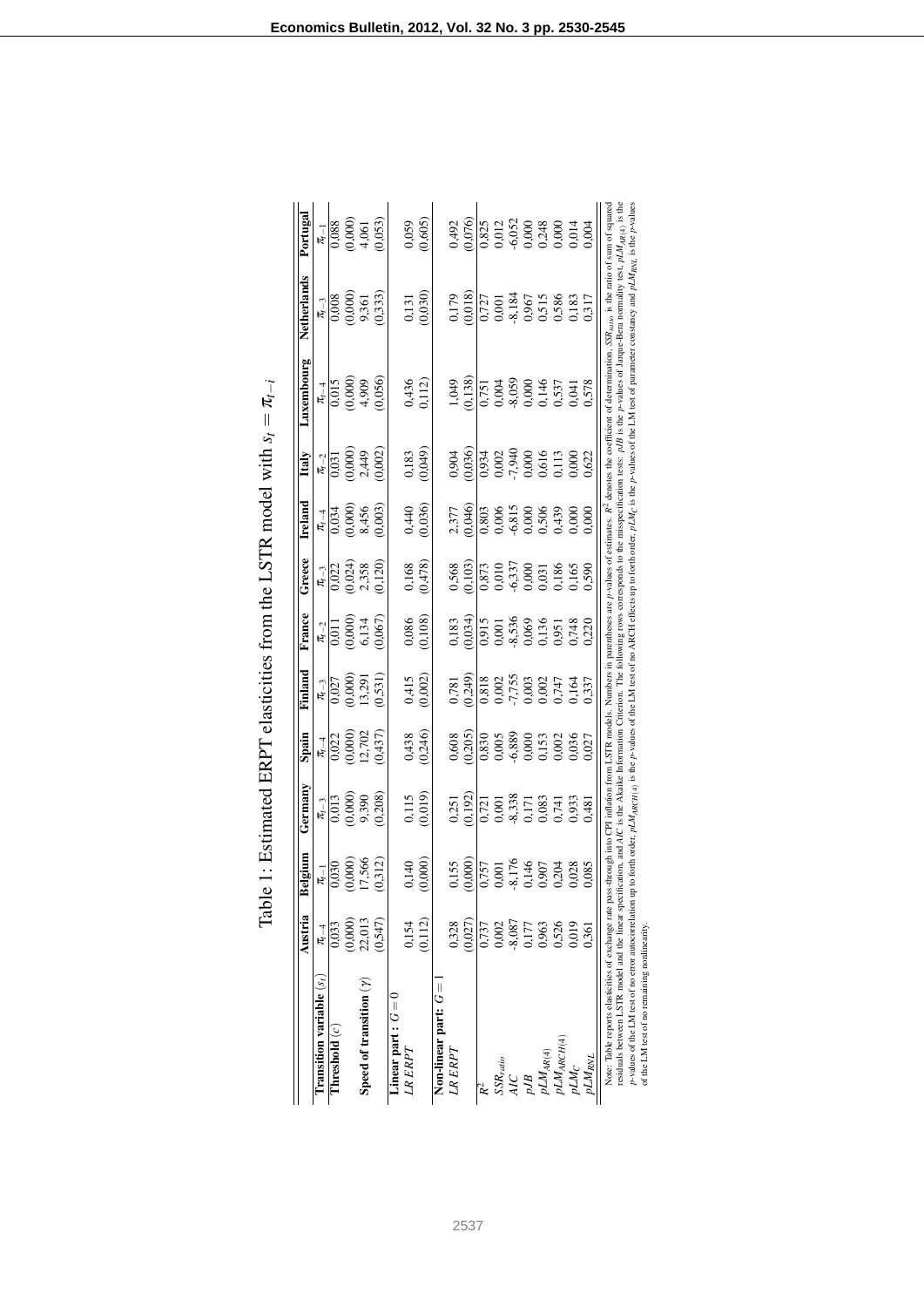Additionally, we have plotted both the estimated transition functions and the ERPT as a function of the transition variable lagged inflation ( $s_t = \pi_{t-i}$ ). Graphs of long-run pass-through are presented in Figure 1 in Appendix  $C^{15}$ . It is clear that the transition between both extreme regimes, i.e.  $G = 0$  and  $G = 1$ , is smooth in most of cases. Plots reveal the regime dependence of ERPT to inflation environment. The positive connection between the degree of the ERPT and inflation is quite clear for all of 8 EA countries. To give further insight of regime-dependence of ERPT to inflation environment, we plot the time-varying ERPT coefficients over the period 1975-2010 (see Figure 2 in Appendix C). We also report lagged inflation rates and the estimated threshold level of inflation on the same graph. A careful inspection of the plots show that the exchange rate transmission was higher during the second half of the 1970s and the early of 1980s for most of EA countries. Over this period, there had been an unstable inflation environment due especially to the oil shocks of the 1970s. During this episode, we see that inflation rates were exceeding a certain threshold level which has resulted in considerable degree of pass-through. It is worth noting that since the late 1980s and the beginning of 1990s, most of EA countries has entered an era of low inflation regime. According to Figure 2, this shifting towards stable inflation has coincided with the decline of the extent of pass-through. The bulk of recent literature of pass-through, including Bailliu & Fujii (2004), Gagnon & Ihrig (2004), has documented this lowering of the domestic price sensibility to exchange rate variation in the last two decades.

#### 5 Conclusion

In this study, we investigate for possible non-linear mechanisms in the exchange rate passthrough (ERPT) to consumer prices for 12 euro area (EA) countries. This exercise is conducted using the family of smooth transition regression models as tool. Mainly, we explore the existence of non-linearities with respect to an important macroeconomic determinants of ERPT, namely inflation environment. Using quarterly data spanning from 1975 to 2010, we find strong evidence that pass-through respond non-linearly to inflation level. The transmission of exchange rate is higher when inflation rate surpass some threshold. We find that 8 out of 12 EA countries reveal a positive relationship between ERPT and inflation levels. Thus, we give a supportive evidence to the Taylor's view that pass-through is decreasing in a lower and more stable inflation environment. Furthermore, plots of time-varying pass-through coefficients suggest that prices sensibility to exchange rate changes has declined over time in response to a shift to a low-inflation regime.

<sup>&</sup>lt;sup>15</sup>We only report results for countries with significant coefficient of pass-through.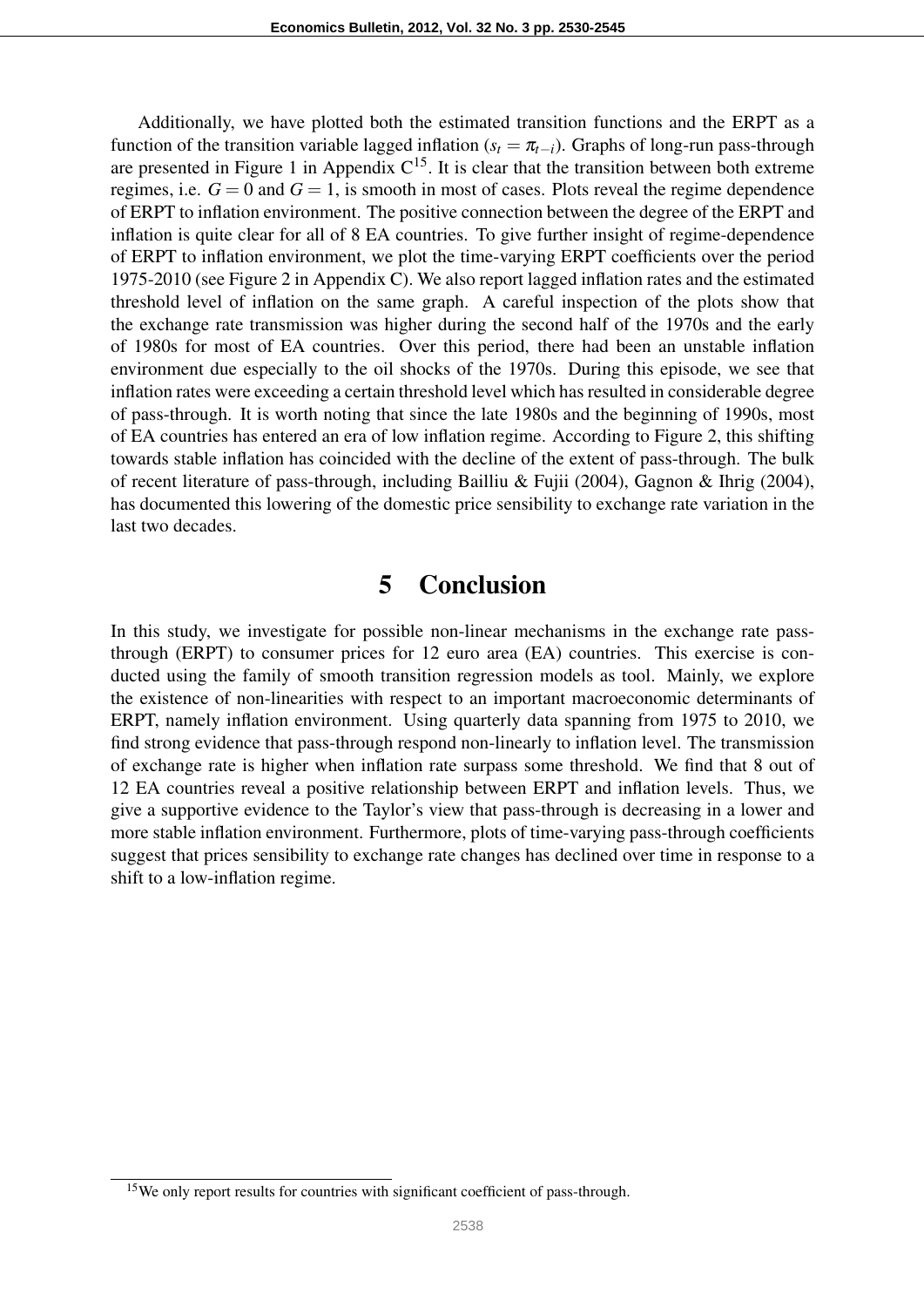## References

- Bailliu, J. & Fujii, E. [2004]. "Exchange Rate Pass-Through and the Inflation Environment in Industrialized Countries: An Empirical Investigation". *Working paper no. 2004-21*, Bank of Canada.
- Coughlin, C. C. & Pollard, P. S. [2004]. "Size Matters: Asymmetric Exchange Rate Pass-Through at the Industrial Level". *Working paper no. 2003-029c.*, Federal Reserve Bank of St. Louis.
- Eitrheim, Ø. & Teräsvirta, T. [1996]. "Testing the adequacy of smooth transition autoregressive models". *Journal of Econometrics*, 74, pp. 59–76.
- Gagnon, J. & Ihrig, J. [2004]. "Monetary Policy and Exchange Rate Pass-Through". *International Journal of Finance and Economics*, 9 (4), pp. 315–38.
- Goldberg, P.K. & Knetter, M. [1997]. "Goods Prices and Exchange Rates: What Have We Learned?" *Journal of Economic Literature*, 35, pp. 1243–72.
- Goldfajn, I. & Werlang, S.R.C. [2000]. "The Pass-through from Depreciation to Inflation: A Panel Study". *Working paper, vol. 5*, Banco Central Do Brasil.
- Herzberg, V., Kapetanios, G. & Price, S. [2003]. "Import prices and exchange rate pass-through: Theory and evidence from the United Kingdom." *Working Paper 182*, Bank of England.
- Luukkonen, R., Saikkonen, P. & Terasvirta, T. [1988]. "Testing Linearity against Smooth Transition AutoRegressive Models". *Biometrika*, 75, pp. 491–499.
- Marazzi, M., Sheets, N., Vigfusson, R., Faust, J., Gagnon, J., Marquez, J., Martin, R., Reeve, T. & Rogers, John [2005]. "Exchange Rate Pass-through to U.S. Import Prices: some New Evidence". *International finance discussion paper, no. 832*, Board of Governors of the Federal Reserve System.
- Nogueira Jr., R. P. & Leon-Ledesma, M. [2008]. "Exchange Rate Pass-Through Into Inflation: The Role of Asymmetries and NonLinearities". *Studies in economics 0801*, Department of Economics, University of Kent.
- Shintani, M., A., Terada-Hagiwara & Y., Tomoyoshi [2009]. "Exchange Rate Pass-Through and Inflation: A Nonlinear Time Series Analysis". *Working paper*, Department of Economics, Vanderbilt University.
- Taylor, J. [2000]. "Low Inflation, Pass-Through and the Pricing Power of Firms". *European Economic Review*, 44, pp. 1389–1408.
- Teräsvirta, T. [1994]. "Specification, estimation and evaluation of smooth transition autoregressive models". *Journal of the American Statistical Association*, 89, pp. 208–218.
- Teräsvirta, T. [1998]. "Modelling Economic Relationship with Smooth Transition Regressions". In D.E.A. Giles & A. Ullah (Eds.), *Handbook of Applied Economic Statistics*. Marcel dekker, new york edition.
- van Dijk, D., Teräsvirta, T. & Franses, P. [2002]. "Smooth Transition Autoregressive Models: A Survey of Recent Developments". *Econometric Reviews*, 21, pp. 1–47.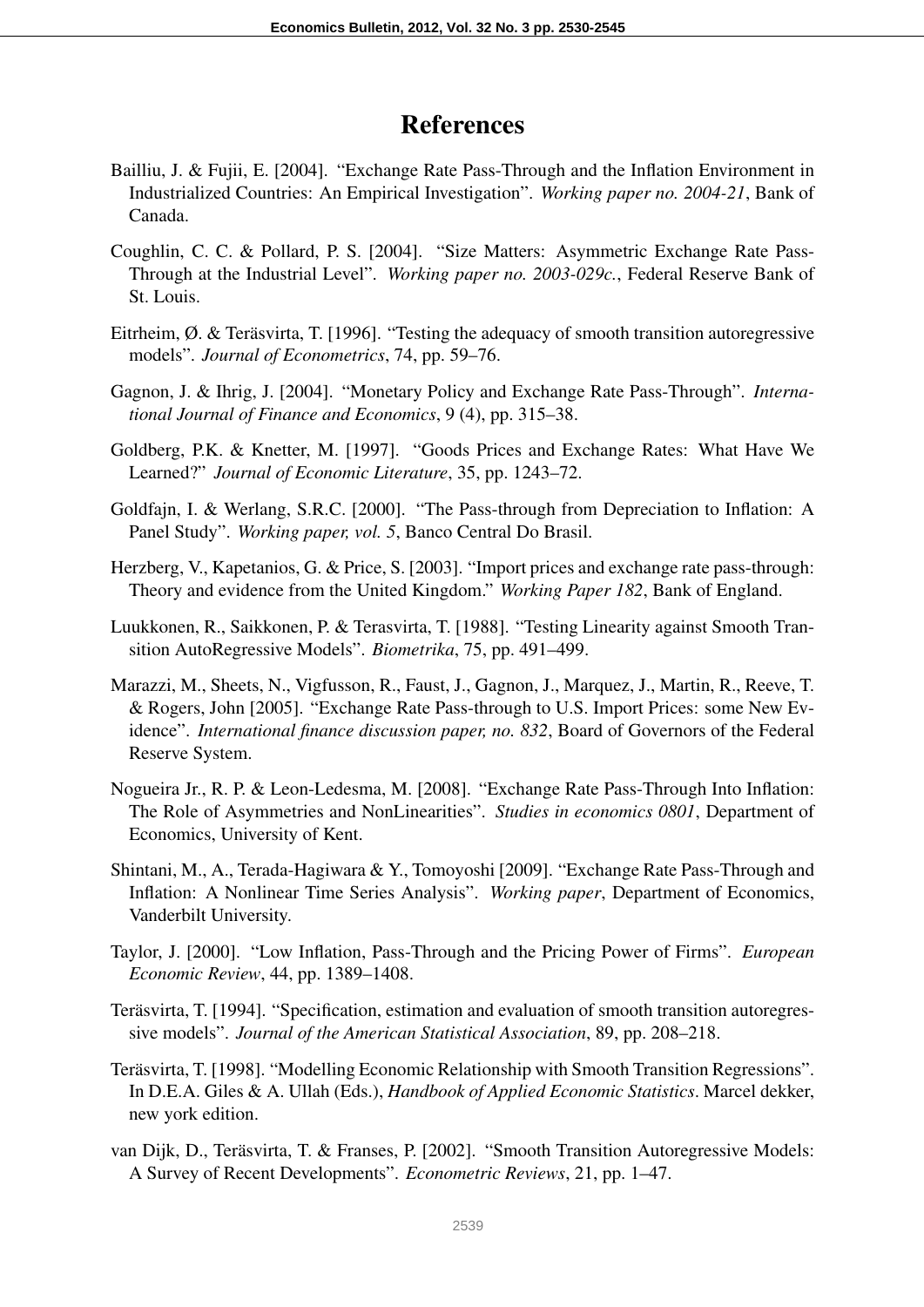#### Appendix A. Linearity test

In order to derive a linearity test, Teräsvirta (1994, 1998) suggest to approximate the logistic function in (6) by a third-order Taylor expansion around the null hypothesis  $\gamma = 0$ . The resulting test has power against both the LSTR and ESTR models. Assuming that the transition variable  $s_t$  is an element in  $z_t$  and let  $z_t = (1, \tilde{z}_t)$  $\mathbf{z}'_t$ <sup>'</sup>, where  $\mathbf{z}'_t$  $\alpha_t'$  is an  $(m \times 1)$ . Taylor approximation yields the following auxiliary regression:

$$
y_t = \alpha'_0 \mathbf{z}_t + \sum_{j=1}^3 \alpha'_j \widetilde{\mathbf{z}}_t s_t^j + u_t^*, \quad t = 1, ..., T,
$$
\n(10)

Where  $u_t^* = u_t + R_3(\gamma, c, s_t) \theta' \mathbf{z}_t$ , with  $R_3(\gamma, c, s_t)$  the residual of Taylor expansion. The null hypothesis of linearity is  $H_0$ :  $\alpha_1 = \alpha_2 = \alpha_3 = 0$ . Luukkonen *et al.* (1988) suggest a Lagrange Multiplier (LM) statistic with a standard asymptotic  $\chi^2(3m)$  distribution under the null hypothesis. In small and moderate samples, the  $\chi^2$ -statistic may be heavily oversized. The *F* version of the test is recommended instead, which has an approximate *F*-distribution with 3*m* and *T* −4*m*−1 degrees of freedom under *H*<sup>0</sup> (see van Dijk *et al.* (2002)). Linearity tests are executed for each of the candidates potential transition variables, which are lagged inflation rates in our case.

Once linearity has been rejected, one has to choose whether logistic or exponential function should be specified. The choice between these two types of models is based on the auxiliary regression (10). Teräsvirta (1994, 1998) suggested that this choice can be based on testing the following sequence of nested null hypotheses:

- 1. Test  $H_{04}$  :  $\alpha_3 = 0$
- 2. Test  $H_{03}$ :  $\alpha_2 = 0$ | $\alpha_3 = 0$
- 3. Test  $H_{02}$ :  $\alpha_1 = 0$ | $\alpha_2 = \alpha_3 = 0$

According to Teräsvirta (1994), the decision rule is the following: if the test of  $H_{03}$  yields the strongest rejection measured in the *p*-value, choose the ESTR model. Otherwise, select the LSTR model. All three hypotheses can simultaneously be rejected at a conventional significance level, that is why the strongest rejection counts. This procedure was simulated in Teräsvirta (1994) and appeared to work satisfactorily. Tables (2) provides the *p*-values of the *F* version of the LM test with the different lags for the inflation rate. In the first row, we report the test of the null hypothesis of linearity against the alternative of STR non-linear model. The following rows in each table show the sequence of null hypotheses for choosing the LSTR or the ESTR model.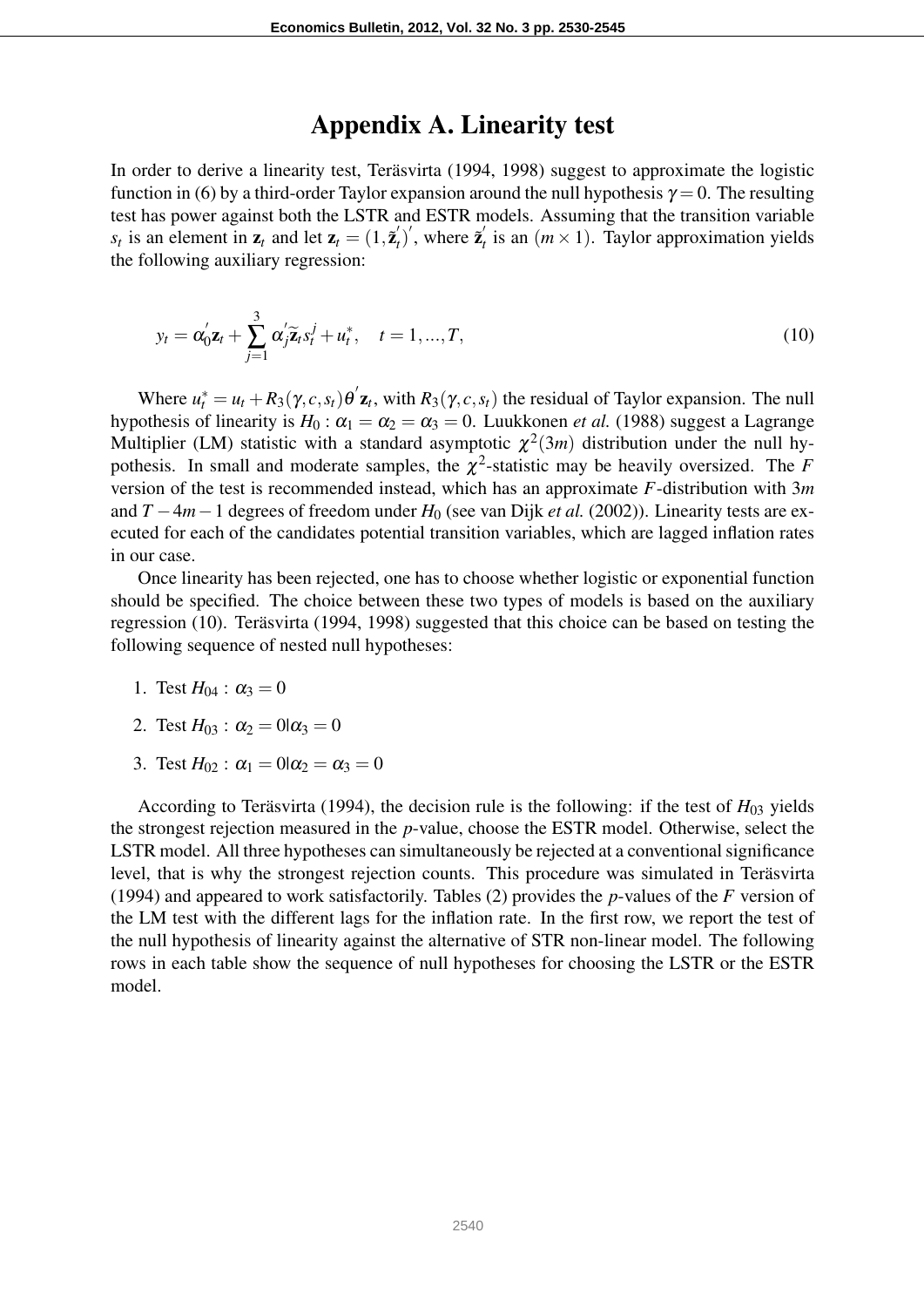|                                                   | Austria                                                        |                                                              |                                                                                                      |                                                                | Belgium                                              |                                                                |                                                              |                                                                     | Germany                                                                                   |                                                                |                                                                                         |                                                              |
|---------------------------------------------------|----------------------------------------------------------------|--------------------------------------------------------------|------------------------------------------------------------------------------------------------------|----------------------------------------------------------------|------------------------------------------------------|----------------------------------------------------------------|--------------------------------------------------------------|---------------------------------------------------------------------|-------------------------------------------------------------------------------------------|----------------------------------------------------------------|-----------------------------------------------------------------------------------------|--------------------------------------------------------------|
|                                                   |                                                                |                                                              |                                                                                                      |                                                                |                                                      |                                                                |                                                              |                                                                     |                                                                                           |                                                                |                                                                                         |                                                              |
|                                                   |                                                                |                                                              |                                                                                                      |                                                                |                                                      |                                                                |                                                              |                                                                     |                                                                                           |                                                                |                                                                                         |                                                              |
|                                                   |                                                                |                                                              |                                                                                                      |                                                                |                                                      |                                                                |                                                              |                                                                     |                                                                                           |                                                                |                                                                                         |                                                              |
| H<br>Ha<br>Hos                                    | $\frac{\pi_{t-1}}{0,455}$<br>0,588<br>0,285<br>0,238<br>Linear |                                                              | $\frac{\pi_{t-3}}{0.552}$<br>0.427<br>0.860<br>0.329<br>Linear                                       | $\frac{\pi_{e-4}}{0.013}$<br>0.019<br>0.262<br>1.STR           | $\frac{\pi_{t-1}}{0.017}$<br>0.461<br>0.938<br>0.020 |                                                                | $\frac{\pi_{t-3}}{0.000}$<br>0,123<br>0,514<br>LSTR          | $\frac{\pi_{t-4}}{0.174}$<br>0.038<br>0.910<br>0.252<br>Linear      |                                                                                           | $\frac{\pi_{t-2}}{0.549}$<br>0.394<br>0.866<br>0.433<br>Linear | $\frac{\pi_{t-3}}{0.003}$<br>0.007<br>0.032<br>0.601<br>LSTR                            |                                                              |
| $H_{02}$                                          |                                                                |                                                              |                                                                                                      |                                                                |                                                      |                                                                |                                                              |                                                                     |                                                                                           |                                                                |                                                                                         |                                                              |
| Specification                                     |                                                                | $\frac{\pi_{6-2}}{0.930}$<br>0.883<br>0.567<br>0.880         |                                                                                                      |                                                                |                                                      | $\frac{\pi_{t-2}}{0.054}$<br>0.592<br>0.006<br>0.025<br>Linear |                                                              |                                                                     | $\frac{\pi_{r-1}}{0.359}$<br>0.295<br>0.739<br>1.inear                                    |                                                                |                                                                                         | $\frac{\pi}{1000}$<br>0.981<br>0.933<br>0.033<br>1.inear     |
|                                                   | Spain                                                          |                                                              |                                                                                                      |                                                                | Finlan                                               |                                                                |                                                              |                                                                     | $\overline{\text{Frame}}$                                                                 |                                                                |                                                                                         |                                                              |
|                                                   |                                                                |                                                              |                                                                                                      |                                                                |                                                      |                                                                |                                                              |                                                                     |                                                                                           |                                                                |                                                                                         |                                                              |
|                                                   |                                                                |                                                              |                                                                                                      |                                                                |                                                      |                                                                |                                                              |                                                                     |                                                                                           |                                                                |                                                                                         |                                                              |
| H<br>Ha<br>Hos                                    | $\frac{\pi_{t-1}}{0.000}$<br>0.040<br>0.000<br>0.000<br>ESTR   | $\frac{\pi_{6-2}}{0.556}$<br>0.556<br>0.576<br>LSTR          | $\begin{array}{c}\n\pi_{t-3} \\ 0.000 \\ 0.001 \\ 0.011 \\ 0.010 \\ \text{S} \text{TR}\n\end{array}$ | $\frac{\pi_{6} - 4}{0.004}$<br>0.042<br>0.478<br>0.002         | $\frac{\pi_{t-1}}{0.000}$<br>0.087<br>0.150<br>0.000 | $\frac{\pi_{t-2}}{0.000}$<br>0.028<br>0.002<br>0.000 ESTR      | $\frac{\pi_{t-3}}{0.000}$<br>0.047<br>0.001<br>0.002<br>ESTR | $\frac{\pi_{-4}}{0.019}$<br>0.006<br>0.146<br>0.717<br>LSTR         |                                                                                           | $\frac{\pi_{t-2}}{0,000}$<br>0,005<br>0,512<br>0,001<br>LSTR   | $\frac{\pi_{t-3}}{0.001}$<br>0.052<br>0.052<br>0.001<br>LSTR                            | $\frac{\pi}{10000}$<br>0,000<br>0,000<br>0,000<br>LSTR       |
|                                                   |                                                                |                                                              |                                                                                                      |                                                                |                                                      |                                                                |                                                              |                                                                     |                                                                                           |                                                                |                                                                                         |                                                              |
| $H_{02}$                                          |                                                                |                                                              |                                                                                                      |                                                                |                                                      |                                                                |                                                              |                                                                     |                                                                                           |                                                                |                                                                                         |                                                              |
| Specification                                     |                                                                |                                                              |                                                                                                      |                                                                |                                                      |                                                                |                                                              |                                                                     | $\frac{\pi_{a-1}}{0.000}$<br>0.000<br>0.000<br>0.012<br>LSTR<br>LEaly                     |                                                                |                                                                                         |                                                              |
|                                                   | Greece                                                         |                                                              |                                                                                                      |                                                                | Irelano                                              |                                                                |                                                              |                                                                     |                                                                                           |                                                                |                                                                                         |                                                              |
|                                                   |                                                                |                                                              |                                                                                                      |                                                                |                                                      |                                                                |                                                              |                                                                     |                                                                                           |                                                                |                                                                                         |                                                              |
|                                                   |                                                                |                                                              |                                                                                                      |                                                                |                                                      |                                                                |                                                              |                                                                     |                                                                                           |                                                                |                                                                                         |                                                              |
|                                                   |                                                                |                                                              |                                                                                                      |                                                                |                                                      |                                                                |                                                              |                                                                     |                                                                                           |                                                                |                                                                                         |                                                              |
|                                                   |                                                                |                                                              |                                                                                                      |                                                                |                                                      |                                                                |                                                              |                                                                     |                                                                                           |                                                                |                                                                                         |                                                              |
| $H_0$ $H_0$ $H_0$ $H_0$                           |                                                                |                                                              | $\frac{\pi_{t-3}}{0.020}$<br>0.016<br>0.642<br>0.057<br>LSTR                                         | $\frac{\pi_{t-4}}{0,058}$<br>0,011<br>0,730<br>0,272<br>Linear |                                                      | $\frac{\pi_{t-2}}{0.000}$<br>0.002<br>0.000<br>0.000<br>ESTR   | $\frac{\pi_{t-3}}{0.000}$<br>0.000<br>0.000<br>0.000<br>ESTR | $\frac{\pi_{t-4}}{0,000}$<br>0,000<br>0,016<br>1STR                 |                                                                                           | $\frac{\pi_{t-2}}{0.000}$<br>0.032<br>0.004<br>0.000           | $\begin{array}{c} \pi_{r-3} \\ \hline 0,000 \\ 0,149 \\ 0,000 \\ \text{C.} \end{array}$ | $\frac{\pi_{t-1}}{0.001}$<br>0.060<br>0.060<br>0.008         |
| Specification                                     | $\frac{\pi_{t-1}}{0,001}$<br>0,000<br>0,241<br>0,000<br>LSTR   | $\frac{\pi_{t-2}}{0.072}$<br>0.820<br>0.669<br>0.000         |                                                                                                      |                                                                | $\frac{\pi_{t-1}}{0.000}$<br>0.000<br>0.000<br>0.000 |                                                                |                                                              |                                                                     | $\frac{\pi_{t-1}}{0.000}$<br>0.000<br>0.000<br>0.000                                      |                                                                |                                                                                         |                                                              |
|                                                   | Luxembourg                                                     |                                                              |                                                                                                      |                                                                | Netherl:                                             | ands                                                           |                                                              |                                                                     | Portuga                                                                                   |                                                                |                                                                                         |                                                              |
|                                                   |                                                                |                                                              |                                                                                                      | $\frac{\pi_{t-4}}{2}$                                          |                                                      |                                                                |                                                              |                                                                     |                                                                                           |                                                                |                                                                                         |                                                              |
|                                                   | $\frac{\pi_{t-1}}{0,028}$<br>0,0207<br>0,031<br>0,197<br>ESTR  | $\frac{\pi_{6-2}}{0.004}$<br>0.000<br>0.525<br>0.450<br>LSTR | $\frac{\pi_{t-3}}{0,256}$<br>0,501<br>0,501<br>0,286<br>Linear                                       | 0,017<br>0,008<br>0,201<br>0,456<br>LSTR                       | $\frac{\pi_{6-1}}{0,215}$<br>0,464<br>0,583<br>0,042 | $\frac{\pi_{t-2}}{0.349}$<br>0.349<br>0.025<br>ESTR            | $\frac{\pi_{t-3}}{0,001}$<br>0,495<br>0,000<br>0,001<br>LSTR | $\frac{\pi_{\text{r}-4}}{0.000}$<br>0.010<br>0.019<br>0.000<br>LSTR | $\begin{array}{c} \pi_{t-1} \\ \hline 0,003 \\ 0,003 \\ 0,018 \\ \text{LSTR} \end{array}$ | $\frac{\pi_{t-2}}{0.001}$<br>0.045<br>0.000<br>0.000<br>LSTR   | $\frac{\pi_{t-3}}{0.016}$<br>0.489<br>0.000<br>0.000                                    | $\frac{\pi_{6-4}}{0,036}$<br>0,038<br>0,138<br>0,000<br>LSTR |
| $H_{04}$<br>$H_{03}$<br>$H_{02}$<br>Specification |                                                                |                                                              |                                                                                                      |                                                                |                                                      |                                                                |                                                              |                                                                     |                                                                                           |                                                                |                                                                                         |                                                              |
|                                                   |                                                                |                                                              |                                                                                                      |                                                                |                                                      |                                                                |                                                              |                                                                     |                                                                                           |                                                                |                                                                                         |                                                              |
|                                                   |                                                                |                                                              |                                                                                                      |                                                                |                                                      |                                                                |                                                              |                                                                     |                                                                                           |                                                                |                                                                                         |                                                              |
|                                                   |                                                                |                                                              |                                                                                                      |                                                                |                                                      |                                                                |                                                              |                                                                     |                                                                                           |                                                                |                                                                                         |                                                              |

π*t*−*j* Table 2: Linearity tests against STR model with  $s =$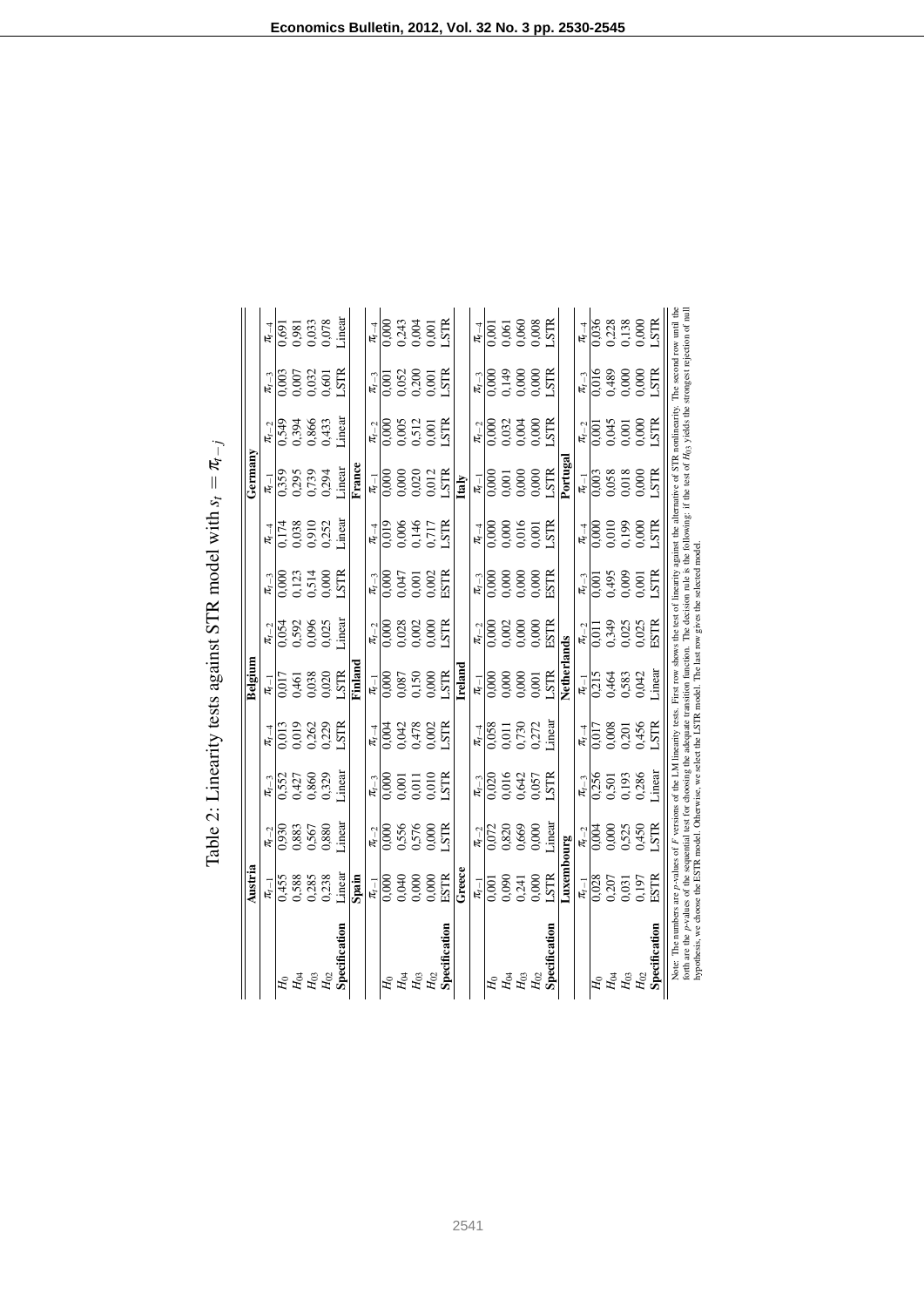# Appendix B. Full Results from STR pass-through models

|                                 | Austria          | <b>Belgium</b>   | Germany     | Spain       | Finland          | <b>France</b>       |
|---------------------------------|------------------|------------------|-------------|-------------|------------------|---------------------|
| $s_t$                           | $\pi_{t-4}$      | $\pi_{t-1}$      | $\pi_{t-1}$ | $\pi_{t-4}$ | $\pi_{t-3}$      | $\pi_{t-2}$         |
| $\mathcal{C}_{0}$               | 0,033            | 0,030            | 0,013       | 0,022       | 0,027            | 0,011               |
|                                 | (0,000)          | (0,000)          | (0,000)     | (0,000)     | (0,000)          | (0,000)             |
| γ                               | 22,013           | 17,566           | 9,390       | 12,702      | 13,291           | 6,134               |
|                                 | (0, 547)         | (0,312)          | (0,208)     | (0, 437)    | (0, 531)         | (0,067)             |
| Linear Part: $G = 0$            |                  |                  |             |             |                  |                     |
| Constant                        | 0,000            | 0,007            | 0,005       | 0,001       | 0,001            | 0,003               |
|                                 | (0, 866)         | (0,000)          | (0,000)     | (0,753)     | (0, 485)         | (0,021)             |
| $\pi_{t-1}$                     |                  |                  | 0,195       |             |                  | 0,174               |
|                                 |                  |                  | (0,058)     |             |                  | (0,262)             |
| $\pi_{t-2}$                     | 0,160            |                  |             |             |                  |                     |
|                                 | (0,077)          |                  |             |             |                  |                     |
| $\pi_{t-3}$                     |                  |                  |             | $-0,115$    |                  |                     |
|                                 |                  |                  |             | (0, 287)    |                  |                     |
| $\pi_{t-4}$                     | 0,534            | 0,068            | 0,438       | 0,863       | 0,782            | 0,257               |
|                                 | (0, 534)         | (0,638)          | (0,000)     | (0,000)     | (0,000)          | (0,053)             |
| $\Delta e_t$                    | 0,043            | 0,091            | 0,063       | 0,085       | 0,044            | 0,066               |
|                                 | (0,042)<br>0,004 | (0,000)<br>0,042 | (0,000)     | (0,009)     | (0,005)<br>0,048 | (0,001)<br>$-0,013$ |
| $\Delta e_{t-1}$                | (0,821)          | (0,033)          |             |             | (0,002)          | (0, 535)            |
|                                 |                  |                  |             | 0,015       |                  |                     |
| $\Delta e_{t-2}$                |                  |                  |             | (0,626)     |                  |                     |
| $\Delta e_{t-3}$                |                  | $-0,002$         |             |             |                  | $-0,004$            |
|                                 |                  | (0, 845)         |             |             |                  | (0,680)             |
| $\Delta e_{t-4}$                |                  |                  | $-0,021$    | 0,010       | $-0,003$         |                     |
|                                 |                  |                  | (0,116)     | (0, 567)    | (0,785)          |                     |
| $\Delta w_t^*$                  | 0,078            | 0,140            | 0,091       | 0,171       | 0,058            | 0,111               |
|                                 | (0,024)          | (0,000)          | (0,000)     | (0,003)     | (0,020)          | (0,002)             |
| $\Delta w_{t-1}^*$              | 0,047            | 0,004            |             |             | 0,098            | $-0,012$            |
|                                 | (0,213)          | (0, 844)         |             |             | (0,000)          | (0,723)             |
| $\Delta w_{t-2}^*$              |                  | 0,087            | $-0,001$    | 0,040       |                  |                     |
|                                 |                  | (0,011)          | (0,956)     | (0, 482)    |                  |                     |
| $\Delta w_{t-3}^*$              |                  |                  |             |             |                  |                     |
|                                 |                  |                  |             |             |                  |                     |
| $\Delta w_{t-4}^*$              |                  |                  | $-0,006$    |             |                  |                     |
|                                 |                  |                  | (0,788)     |             |                  |                     |
| $\Delta y_t$                    | 0,117            | $-0,293$         |             | 0,065       | 0,142            | 0,000               |
|                                 | (0,206)          | (0,004)          |             | (0, 534)    | (0,000)          | (0,517)             |
| $\Delta y_{t-1}$                |                  |                  | 0,026       |             |                  |                     |
|                                 |                  |                  | (0, 148)    |             |                  |                     |
| $\Delta y_{t-2}$                | 0,036            |                  |             |             |                  |                     |
|                                 | (0,708)          |                  |             |             |                  |                     |
| $\Delta y_{t-3}$                |                  |                  | $-0.036$    |             |                  |                     |
|                                 |                  |                  | (0,085)     |             |                  |                     |
| $\Delta y_{t-4}$                |                  |                  | 0,063       |             |                  |                     |
|                                 |                  |                  | (0,013)     |             |                  |                     |
| <b>Non-linear Part:</b> $G = 1$ |                  |                  |             |             |                  |                     |
| $\Delta e_t$                    | $-0,018$         | $-0,017$         | $-0,060$    | 0,082       | $-0,024$         | $-0.071$            |
|                                 | (0,516)          | (0,529)          | (0,489)     | (0,063)     | (0,753)          | (0,015)             |
| $\Delta e_{t-1}$                | 0,071            |                  |             |             | $-0,016$         | 0,080               |
|                                 | (0,014)          |                  |             |             | (0,762)          | (0,004)             |
| $\Delta e_{t-2}$                |                  | $-0,014$         |             | $-0,097$    |                  |                     |
|                                 |                  | (0, 595)         |             | (0,026)     |                  |                     |
| $\Delta e_{t-3}$                |                  | 0,044            |             |             |                  | 0,046               |
|                                 |                  | (0,011)          |             |             |                  | (0,014)             |
| $\Delta e_{t-4}$                |                  |                  | 0,110       | 0,057       | 0,120            |                     |
|                                 |                  |                  | (0, 245)    | (0,078)     | (0,079)          |                     |

Table 3: Estimation results from LSTR model with  $s_t = \pi_{t-j}$ 

Key: Table reports estimates of STR pass-through equation. Numbers in parentheses are *p*-values.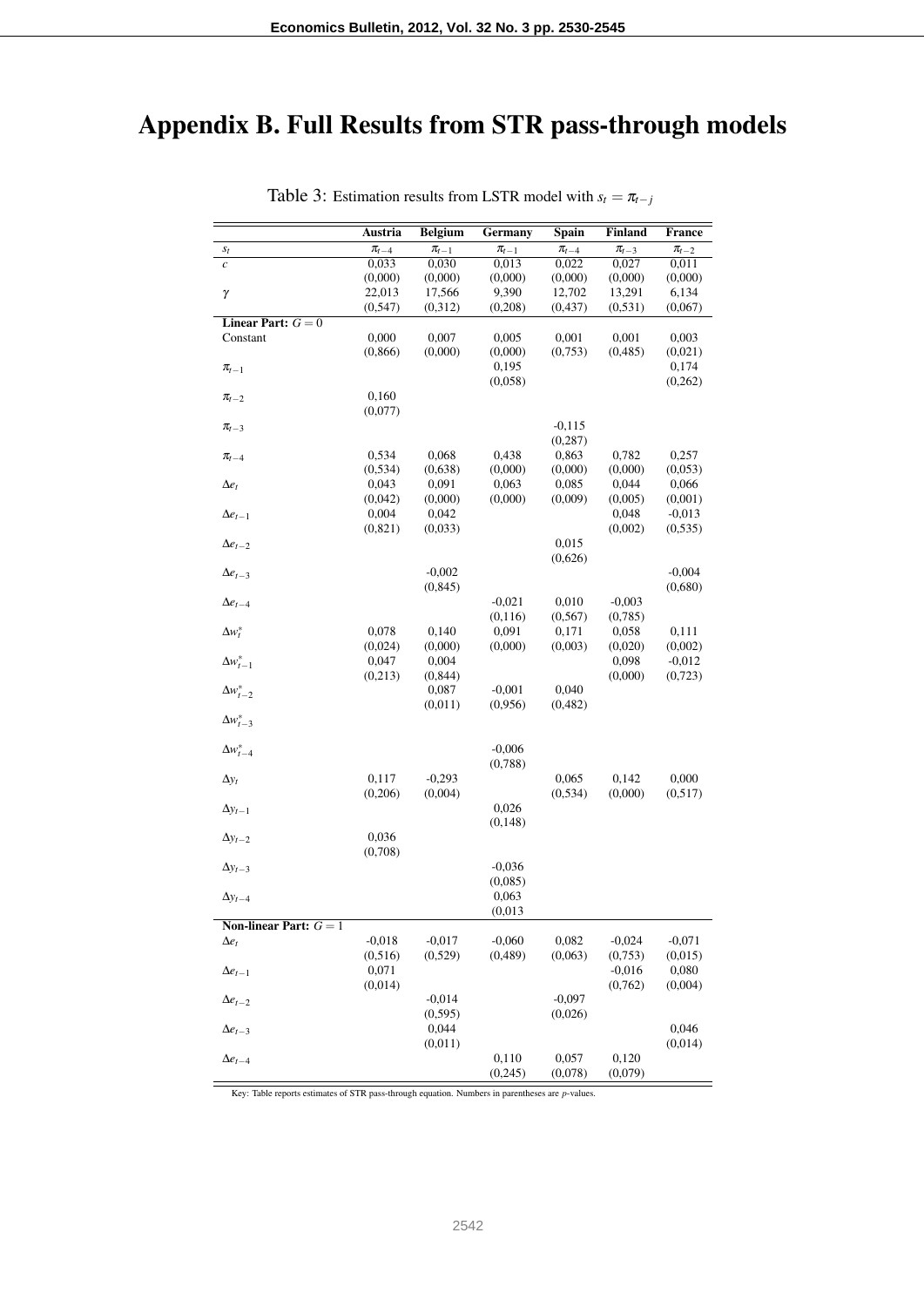|                          | Greece      | <b>Ireland</b> | <b>Italy</b>     | Luxembourg  | <b>Netherlands</b> | Portugal         |
|--------------------------|-------------|----------------|------------------|-------------|--------------------|------------------|
| $S_t$                    | $\pi_{t-3}$ | $\pi_{t-2}$    | $\pi_{t-2}$      | $\pi_{t-4}$ | $\pi_{t-3}$        | $\pi_{t-1}$      |
| $\boldsymbol{c}$         | 0,022       | 0,034          | 0,031            | 0,015       | 0,008              | 0,088            |
|                          | (0,024)     | (0,000)        | (0,000)          | (0,000)     | (0,000)            | (0,000)          |
| γ                        | 2,358       | 8,456          | 2,449            | 4,909       | 9,361              | 4,061            |
|                          | (0, 120)    | (0,003)        | (0,002)          | (0,056)     | (0, 333)           | (0,053)          |
| Linear Part: $G = 0$     |             |                |                  |             |                    |                  |
| Constant                 | $-0,014$    | $-0,001$       | 0,002            | 0,002       | $-0,002$           | 0,002            |
|                          | (0, 346)    | (0, 551)       | (0,106)<br>0,552 | (0,048)     | (0, 161)           | (0,716)<br>0,013 |
| $\pi_{t-1}$              |             |                | (0,000)          |             |                    | (0, 965)         |
| $\pi_{t-2}$              |             | 0,453          |                  | 0,249       | 0,064              | 0,216            |
|                          |             | (0,000)        |                  | (0,007)     | (0, 571)           | (0, 443)         |
| $\pi_{t-3}$              |             | 0.092          | $-0,067$         |             |                    | $-0.119$         |
|                          |             | (0,250)        | (0,635)          |             |                    | (0,702)          |
| $\pi_{t-4}$              | 0,645       | 0,189          | 0,220            | 0,541       | 0,490              |                  |
|                          | (0,000)     | (0,015)        | (0,096)          | (0,000)     | (0,000)            |                  |
| $\Delta e_t$             | 0,105       | 0,043          | 0,032            | 0,053       | 0,049              | 0,040            |
|                          | (0,134)     | (0,097)        | (0,050)          | (0,002)     | (0,009)            | (0, 547)         |
| $\Delta e_{t-1}$         | $-0,046$    | 0,074          | 0,021            | 0,039       |                    | 0,001            |
|                          | (0, 541)    | (0,003)        | (0,221)          | (0,012)     |                    | (0,993)          |
| $\Delta e_{t-2}$         |             |                |                  |             |                    |                  |
|                          |             |                |                  |             |                    |                  |
| $\Delta e_{t-3}$         |             |                |                  |             | 0,010              |                  |
|                          |             |                |                  |             | (0,327)            |                  |
| $\Delta e_{t-4}$         |             |                |                  |             |                    | 0,012            |
|                          |             |                |                  |             |                    | (0,765)          |
| $\Delta w_t^*$           | 0,187       | 0,113          | 0,074            | 0,098       | 0,058              | 0,099            |
|                          | (0,036)     | (0,005)        | (0,007)          | (0,001)     | (0,072)            | (0,300)          |
| $\Delta w_{t-1}^*$       | $-0,029$    | 0,139          | 0,025            | 0,059       |                    | 0,011            |
| $\Delta w_{t-2}^*$       | (0,765)     | (0,000)        | (0, 429)         | (0,020)     |                    | (0,910)          |
|                          |             |                |                  |             |                    |                  |
| $\Delta w_{t-3}^*$       |             |                |                  |             | 0,001              |                  |
|                          |             |                |                  |             | (0,944)            |                  |
| $\Delta w_{t-4}^*$       |             |                |                  |             |                    |                  |
|                          |             |                |                  |             |                    |                  |
| $\Delta y_t$             | $-0,037$    |                |                  | $-0,007$    | $-0,028$           |                  |
|                          | (0,728)     |                |                  | (0, 808)    | (0,679)            |                  |
| $\Delta y_{t-1}$         |             |                | 0,038            |             | 0,043              |                  |
|                          |             |                | (0,616)          |             | (0,501)            |                  |
| $\Delta y_{t-2}$         |             |                |                  |             | 0,115              |                  |
|                          |             |                |                  |             | (0,020)            |                  |
| $\Delta y_{t-3}$         |             | 0,052          | 0,027            |             |                    |                  |
|                          |             | (0, 298)       | (0,755)          |             |                    |                  |
| $\Delta y_{t-4}$         | $-0.068$    | 0,127          |                  |             | 0,099              | 0,056            |
|                          | (0, 544)    | (0,019)        |                  |             | (0,099)            | (0,787)          |
| Non-linear Part: $G = 1$ |             |                |                  |             |                    |                  |
| $\Delta e_t$             | $-0,049$    | 1,871          | 0,134            | 0,106       | $-0,013$           | 0,045            |
|                          | (0, 595)    | (0,001)        | (0,013)          | (0,008)     | (0,647)            | (0,609)          |
| $\Delta e_{t-1}$         | 0,191       | $-1,355$       | 0,078            | 0,023       |                    | 0,165            |
|                          | (0,062)     | (0,018)        | (0, 191)         | (0, 531)    |                    | (0,076)          |
| $\Delta e_{t-2}$         |             |                |                  |             |                    |                  |
|                          |             |                |                  |             | 0,034              |                  |
| $\Delta e_{t-3}$         |             |                |                  |             | (0,062)            |                  |
|                          |             |                |                  |             |                    |                  |
| $\Delta e_{t-4}$         |             |                |                  |             |                    | 0,175            |

Table 3: *Continued*

Key: Table reports estimates of STR pass-through equation. Numbers in parentheses are *p*-values.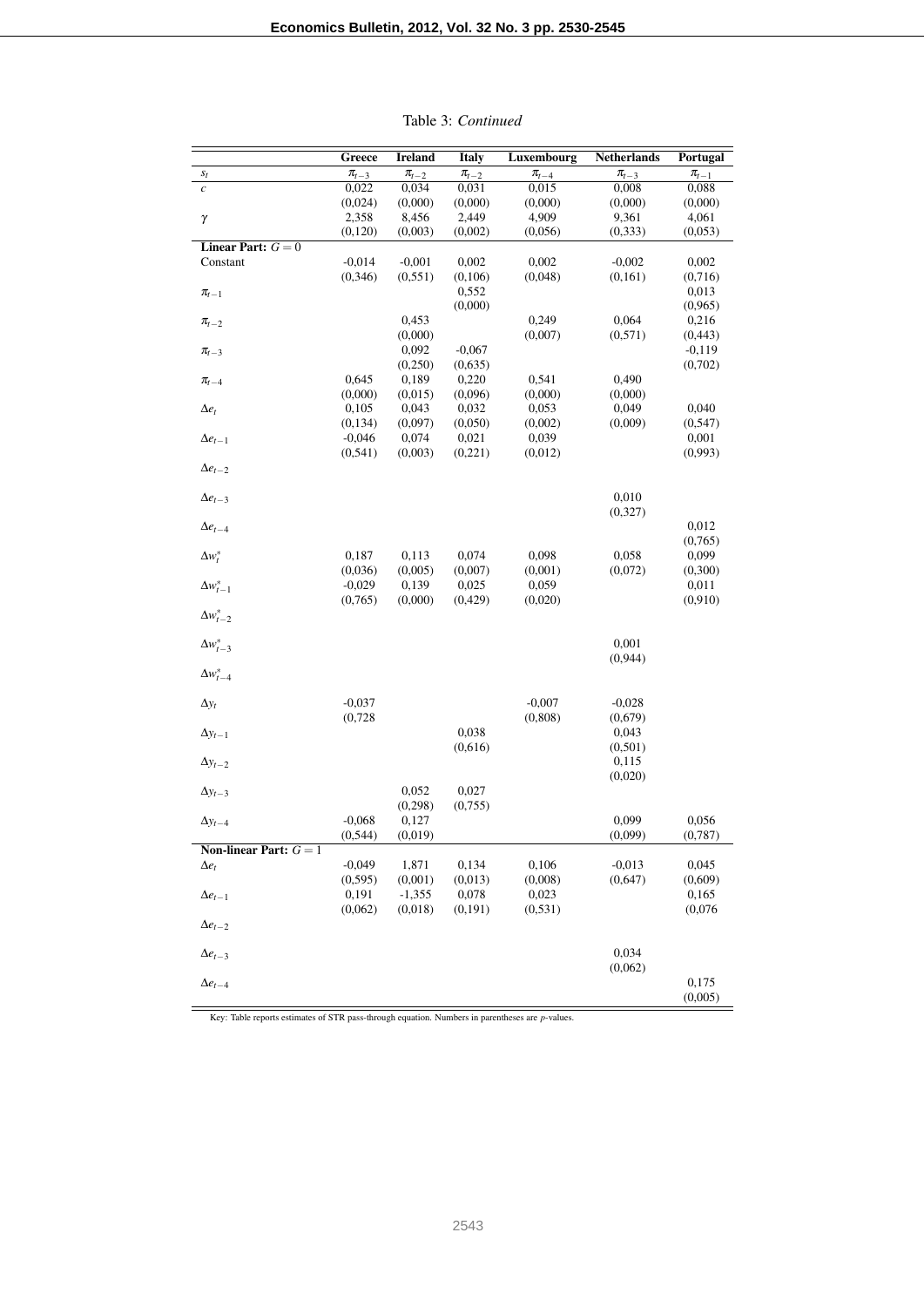## Appendix C. Plots from STR pass-through equation



Figure 1: Estimated transition function and long-run ERPT as a function of past inflation rates

Note: Estimated transition function and long-run ERPT as a function of past inflation rates. Results are from LSTR with  $s_t = \pi_{t-j}$ .